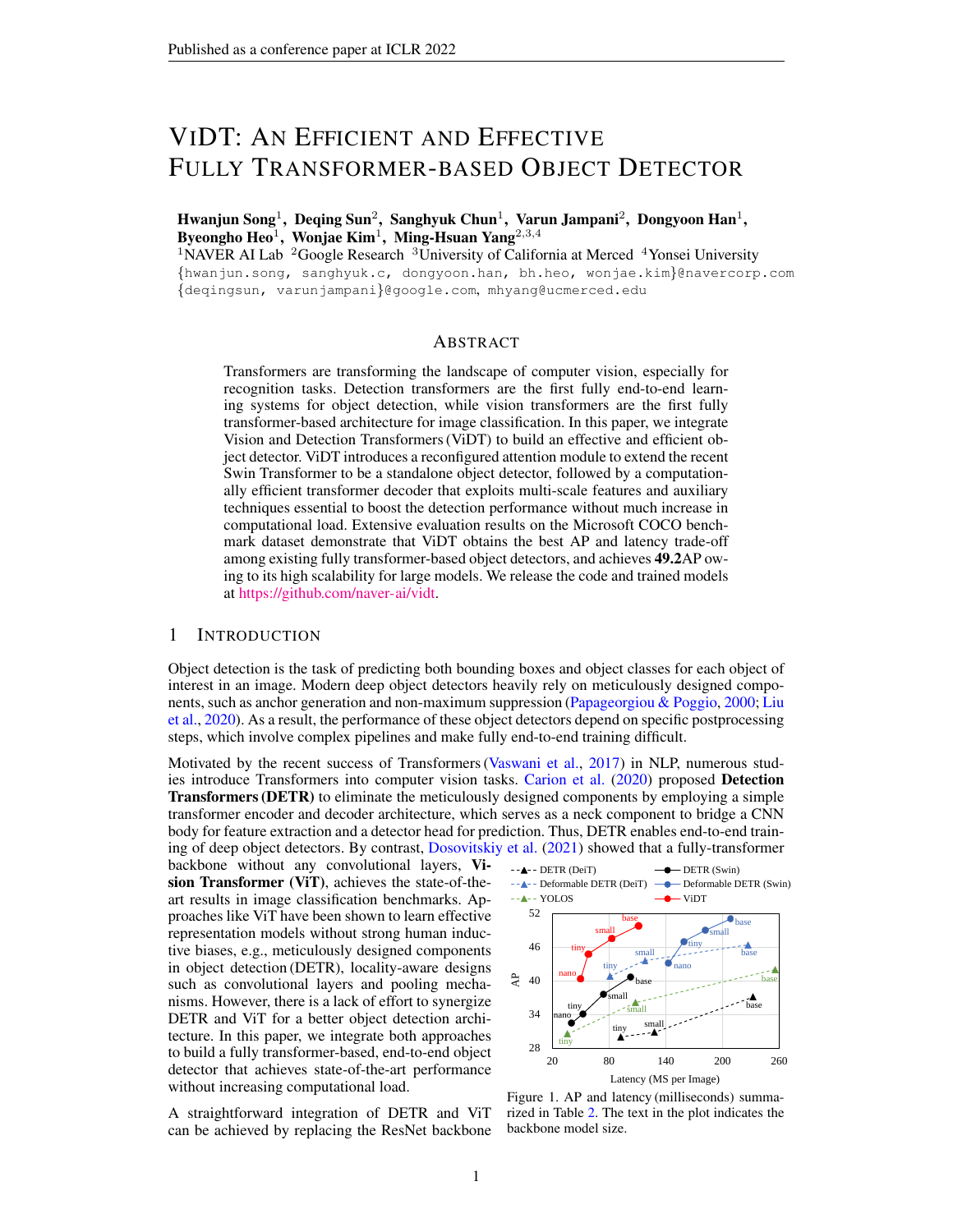<span id="page-1-2"></span><span id="page-1-0"></span>

Figure 2. Pipelines of fully transformer-based object detectors. DETR (ViT) means Detection Transformer that uses ViT as its body. The proposed ViDT synergizes DETR (ViT) and YOLOS and achieves best AP and latency trade-off among fully transformer-based object detectors.

(body) of DETR with ViT – Figure [2\(](#page-1-0)a). This naive integration, **DETR** (ViT)<sup>[1](#page-1-1)</sup>, has two limitations. First, the canonical ViT suffers from the quadratic increase in complexity w.r.t. image size, resulting in the lack of scalability. Furthermore, the attention operation at the transformer encoder and decoder (i.e., the "neck" component) adds significant computational overhead to the detector. Therefore, the naive integration of DETR and ViT show very high latency – the blue lines of Figure [1.](#page-0-0)

Recently, [Fang et al.](#page-9-2) [\(2021\)](#page-9-2) propose an extension of ViT to object detection, named **YOLOS**, by appending the detection tokens [DET] to the patch tokens [PATCH] (Figure [2\(](#page-1-0)b)), where [DET] tokens are learnable embeddings to specify different objects to detect. YOLOS is a neck-free architecture and removes the additional computational costs from the neck encoder. However, YOLOS shows limited performance because it cannot use additional optimization techniques on the neck architecture, e.g., multi-scale features and auxiliary loss. In addition, YOLOS can only accommodate the canonical transformer due to its architectural limitation, resulting in a quadratic complexity w.r.t. the input size.

In this paper, we propose a novel integration of Vision and Detection Transformers (ViDT) (Figure [2\(](#page-1-0)c)). Our contributions are three-folds. First, ViDT introduces a modified attention mechanism, named Reconfigured Attention Module (RAM), that facilitates any ViT variant to handle the appended [DET] and [PATCH] tokens for object detection. Thus, we can modify the latest Swin Transformer [\(Liu et al.,](#page-10-3) [2021\)](#page-10-3) backbone with RAM to be an object detector and obtain high scalability using its local attention mechanism with linear complexity. Second, ViDT adopts a lightweight encoder-free neck architecture to reduce the computational overhead while still enabling the additional optimization techniques on the neck module. Note that the neck encoder is unnecessary because RAM directly extracts fine-grained representation for object detection, i.e., [DET] tokens. As a result, ViDT obtains better performance than neck-free counterparts. Finally, we introduce a new concept of token matching for knowledge distillation, which brings additional performance gains from a large model to a small model without compromising detection efficiency.

ViDT has two architectural advantages over existing approaches. First, similar to YOLOS, ViDT takes [DET] tokens as the additional input, maintaining a fixed scale for object detection, but constructs hierarchical representations starting with small-sized image patches for [PATCH] tokens. Second, ViDT can use the hierarchical (multi-scale) features and additional techniques without a significant computation overhead. Therefore, as a fully transformer-based object detector, ViDT facilitates better integration of vision and detection transformers. Extensive experiments on Microsoft COCO benchmark [\(Lin et al.,](#page-9-3) [2014\)](#page-9-3) show that ViDT is highly scalable even for large ViT models, such as Swin-base with 0.1 billion parameters, and achieves the best AP and latency trade-off.

# 2 PRELIMINARIES

Vision transformers process an image as a sequence of small-sized image patches, thereby allowing all the positions in the image to interact in attention operations (i.e., global attention). However, the canonical ViT [\(Dosovitskiy et al.,](#page-9-1) [2021\)](#page-9-1) is not compatible with a broad range of vision tasks due to its high computational complexity, which increases quadratically with respect to image size. The Swin Transformer [\(Liu et al.,](#page-10-3) [2021\)](#page-10-3) resolves the complexity issue by introducing the notion of shifted windows that support local attention and patch reduction operations, thereby improving compatibility for dense prediction task such as object detection. A few approaches use vision transformers as detector backbones but achieve limited success [\(Heo et al.,](#page-9-4) [2021;](#page-9-4) [Fang et al.,](#page-9-2) [2021\)](#page-9-2).

<span id="page-1-1"></span><sup>&</sup>lt;sup>1</sup>We refer to each model based on the combinations of its body and neck. For example, DETR (DeiT) indicates that DeiT (vision transformers) is integrated with DETR (detection transformers).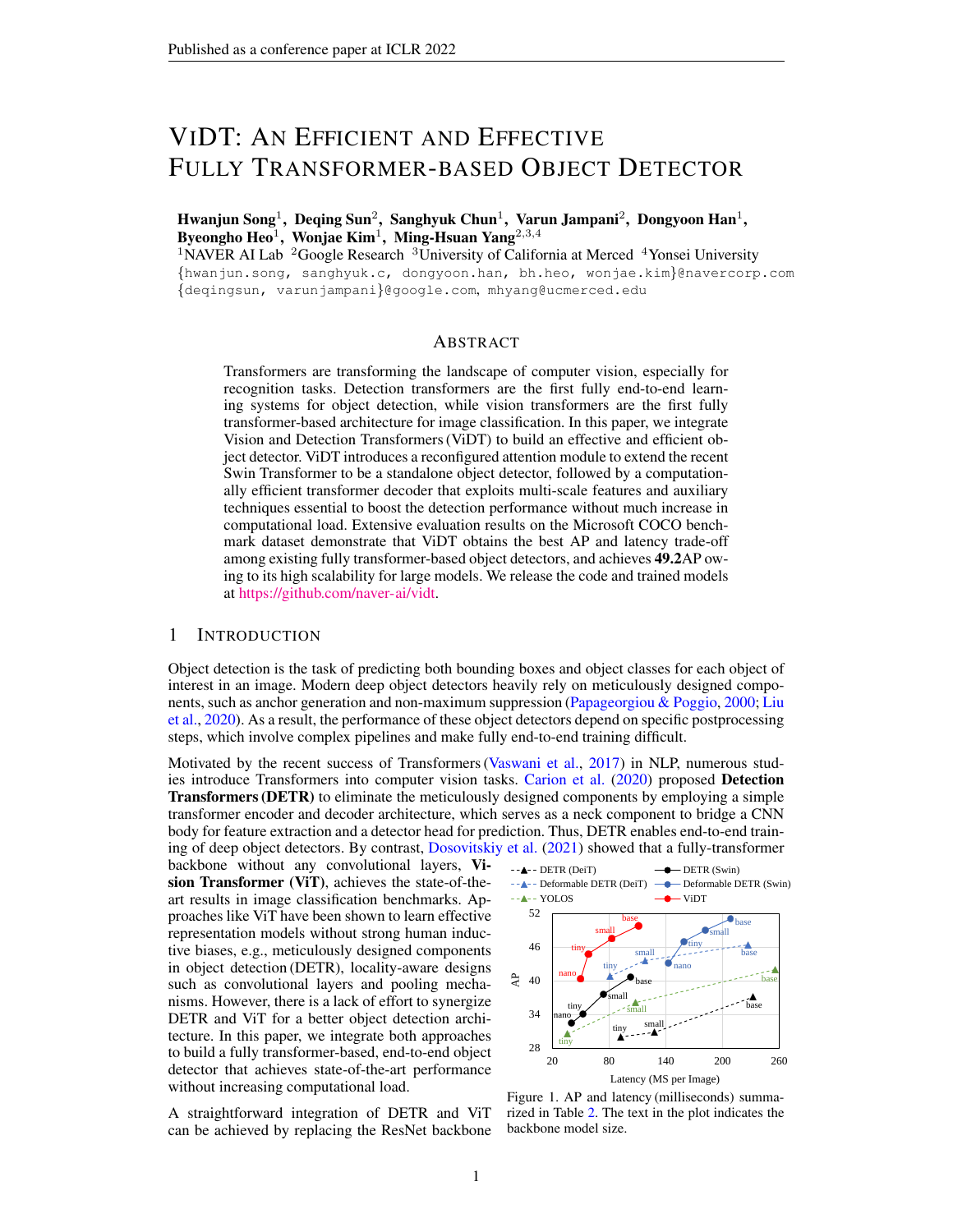<span id="page-2-1"></span>Detection transformers eliminate the meticulously designed components (e.g., anchor generation and non-maximum suppression) by combining convolutional network backbones and Transformer encoder-decoders. While the canonical DETR [\(Carion et al.,](#page-9-0) [2020\)](#page-9-0) achieves high detection performance, it suffers from very slow convergence compared to previous detectors. For example, DETR requires 500 epochs while the conventional Faster R-CNN [\(Ren et al.,](#page-10-4) [2015\)](#page-10-4) training needs only 37 epochs [\(Wu et al.,](#page-10-5) [2019\)](#page-10-5). To mitigate the issue, [Zhu et al.](#page-10-6) [\(2021\)](#page-10-6) propose Deformable DETR which introduces deformable attention for utilizing multi-scale features as well as expediting the slow training convergence of DETR. In this paper, we use the Deformable DETR as our base detection transformer framework and integrate it with the recent vision transformers.

DETR (ViT) is a straightforward integration of DETR and ViT, which uses ViT as a feature extractor, followed by the transformer encoder-decoder in DETR. As illustrated in Figure  $2(a)$  $2(a)$ , it is a *body–neck–head* structure; the representation of input [PATCH] tokens are extracted by the ViT backbone and then directly fed to the transformer-based encoding and decoding pipeline. To predict multiple objects, a fixed number of learnable [DET] tokens are provided as additional input to the decoder. Subsequently, output embeddings by the decoder produce final predictions through the detection heads for classification and box regression. Since DETR (ViT) does not modify the backbone at all, it can be flexibly changed to any latest ViT model, e.g., Swin Transformer. Additionally, its neck decoder facilitates the aggregation of multi-scale features and the use of additional techniques, which help detect objects of different sizes and speed up training  $(Zhu et al., 2021)$  $(Zhu et al., 2021)$  $(Zhu et al., 2021)$ . However, the attention operation at the neck encoder adds significant computational overhead to the detector. In contrast, ViDT resolves this issue by directly extracting fine-grained [DET] features from Swin Transformer with RAM without maintaining the transformer encoder in the neck architecture.

YOLOS [\(Fang et al.,](#page-9-2) [2021\)](#page-9-2) is a canonical ViT architecture for object detection with minimal modifications. As illustrated in Figure [2\(](#page-1-0)b), YOLOS achieves a *neck-free* structure by appending randomly initialized learnable [DET] tokens to the sequence of input [PATCH] tokens. Since all the embeddings for [PATCH] and [DET] tokens interact via global attention, the final [DET] tokens are generated by the fine-tuned ViT backbone and then directly generate predictions through the detection heads without requiring any neck layer. While the naive DETR (ViT) suffers from the computational overhead from the neck layer, YOLOS enjoys efficient computations by treating the [DET] tokens as additional input for ViT. YOLOS shows that 2D object detection can be accomplished in a pure sequence-to-sequence manner, but this solution entails *two* inherent limitations:

- 1) YOLOS inherits the drawback of the canonical ViT; the high computational complexity attributed to the global attention operation. As illustrated in Figure [1,](#page-0-0) YOLOS shows very poor latency compared with other fully transformer-based detectors, especially when its model size becomes larger, i.e., small *!* base. Thus, YOLOS is *not scalable* for the large model.
- 2) YOLOS cannot benefit from using additional techniques essential for better performance, e.g., multi-scale features, due to the absence of the neck layer. Although YOLOS used the same DeiT backbone with Deformable DETR (DeiT), its AP was lower than the straightforward integration.

In contrast, the encoder-free neck architecture of ViDT enjoys the additional optimization techniques from [Zhu et al.](#page-10-6) [\(2021\)](#page-10-6), resulting in the faster convergence and the better performance. Further, our RAM enables to combine Swin Transformer and the sequence-to-sequence paradigm for detection.

# 3 VIDT: VISION AND DETECTION TRANSFORMERS

ViDT first reconfigures the attention model of Swin Transformer to support standalone object detection while fully reusing the parameters of Swin Transformer. Next, it incorporates an encoder-free neck layer to exploit multi-scale features and two essential techniques: auxiliary decoding loss and iterative box refinement. We further introduce knowledge distillation with token matching to benefit from large ViDT models.

# 3.1 RECONFIGURED ATTENTION MODULE

Applying patch reduction and local attention scheme of Swin Transformer to the sequence-tosequence paradigm is challenging because (1) the number of [DET] tokens must be maintained at a fixed-scale and (2) the lack of locality between [DET] tokens. To address this challenge, we introduce a reconfigured attention module  $(RAM)^2$  $(RAM)^2$  that decomposes a single global attention associated with [PATCH] and [DET] tokens into the *three* different attention, namely [PATCH] [PATCH], [DET] [DET],

<span id="page-2-0"></span> ${}^{2}$ This reconfiguration scheme can be easily applied to other ViT variants with simple modification.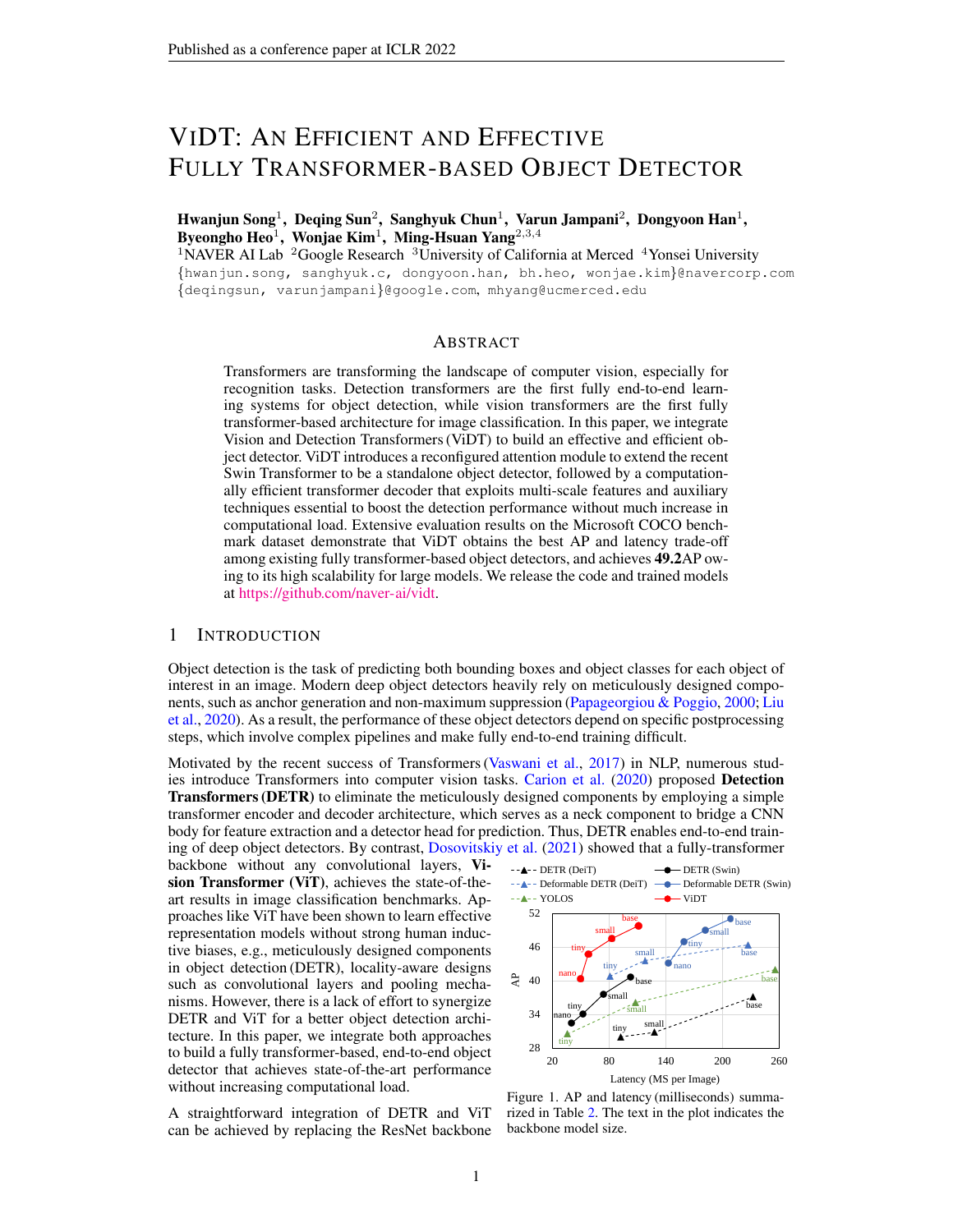<span id="page-3-1"></span><span id="page-3-0"></span>

Figure 3. Reconfigured Attention Module (Q: query, K: key, V: value). The skip connection and feedforward networks following the attention operation is omitted just for ease of exposition.

and [DET] [PATCH] attention. Based on the decomposition, the efficient schemes of Swin Transformer are applied only to [PATCH] [PATCH] attention, which is the heaviest part in computational complexity, without breaking the two constraints on [DET] tokens. As illustrated in Figure [3,](#page-3-0) these modifications fully reuse all the parameters of Swin Transformer by sharing projection layers for [DET] and [PATCH] tokens, and perform the three different attention operations:

- [PATCH] [PATCH] Attention: The initial [PATCH] tokens are progressively calibrated across the attention layers such that they aggregate the key contents in the global feature map (i.e., spatial form of [PATCH] tokens) according to the attention weights, which are computed by  $\hbar$ query, keyi pairs. For [PATCH] [PATCH] attention, Swin Transformer performs local attention on each window partition, but its shifted window partitioning in successive blocks bridges the windows of the preceding layer, providing connections among partitions to capture global information. Without modifying this concept, we use the same policy to generate hierarchical [PATCH] tokens. Thus, the number of [PATCH] tokens is reduced by a factor of 4 at each stage; the resolution of feature maps decreases from  $H=4 \times W=4$  to  $H=32 \times W=32$  over a total of four stages, where H and W denote the width and height of the input image, respectively.
- [DET] [DET] Attention: Like YOLOS, we append one hundred learnable [DET] tokens as the additional input to the [PATCH] tokens. As the number of [DET] tokens specifies the number of objects to detect, their number must be maintained with a fixed-scale over the transformer layers. In addition, [DET] tokens do not have any locality unlike the [PATCH] tokens. Hence, for [DET] [DET] attention, we perform global self-attention while maintaining the number of them; this attention helps each [DET] token to localize a different object by capturing the relationship between them.
- [DET] [PATCH] Attention: This is cross-attention between [DET] and [PATCH] tokens, which produces an object embedding per [DET] token. For each [DET] token, the key contents in [PATCH] tokens are aggregated to represent the target object. Since the [DET] tokens specify different objects, it produces different object embeddings for diverse objects in the image. Without the crossattention, it is infeasible to realize the standalone object detector. As shown in Figure [3,](#page-3-0) ViDT binds [DET] [DET] and [DET] [PATCH] attention to process them at once to increase efficiency.

We replace all the attention modules in Swin Transformer with the proposed RAM, which receives [PATCH] and [DET] tokens (as shown in "Body" of Figure [2\(](#page-1-0)c)) and then outputs their calibrated new tokens by performing the three different attention operations in parallel.

Positional Encoding. ViDT adopts different positional encodings for different types of attention. For [PATCH] [PATCH] attention, we use the relative position bias [\(Hu et al.,](#page-9-5) [2019\)](#page-9-5) originally used in Swin Transformer. In contrast, the learnable positional encoding is added for [DET] tokens for [DET] [DET] attention because there is no particular order between [DET] tokens. However, for [DET] [PATCH] attention, it is crucial to inject *spatial bias* to the [PATCH] tokens due to the permutation-equivariant in transformers, ignoring spatial information of the feature map. Thus, ViDT adds the sinusoidalbased spatial positional encoding to the feature map, which is reconstructed from the [PATCH] tokens for [DET] [PATCH] attention, as can be seen from the left side of Figure [3.](#page-3-0) We present a thorough analysis of various spatial positional encodings in Section [4.2.1.](#page-7-0)

Use of  $[DET] \times [PATH]$  Attention. Applying cross-attention between  $[DET]$  and  $[PATH]$  tokens adds additional computational overhead to Swin Transformer, especially when it is activated at the bottom layer due to the large number of [PATCH] tokens. To minimize such computational overhead, ViDT only activates the cross-attention at the last stage (the top level of the pyramid) of Swin Transformer, which consists of two transformer layers that receives [PATCH] tokens of size  $H=32 \times W=32$ .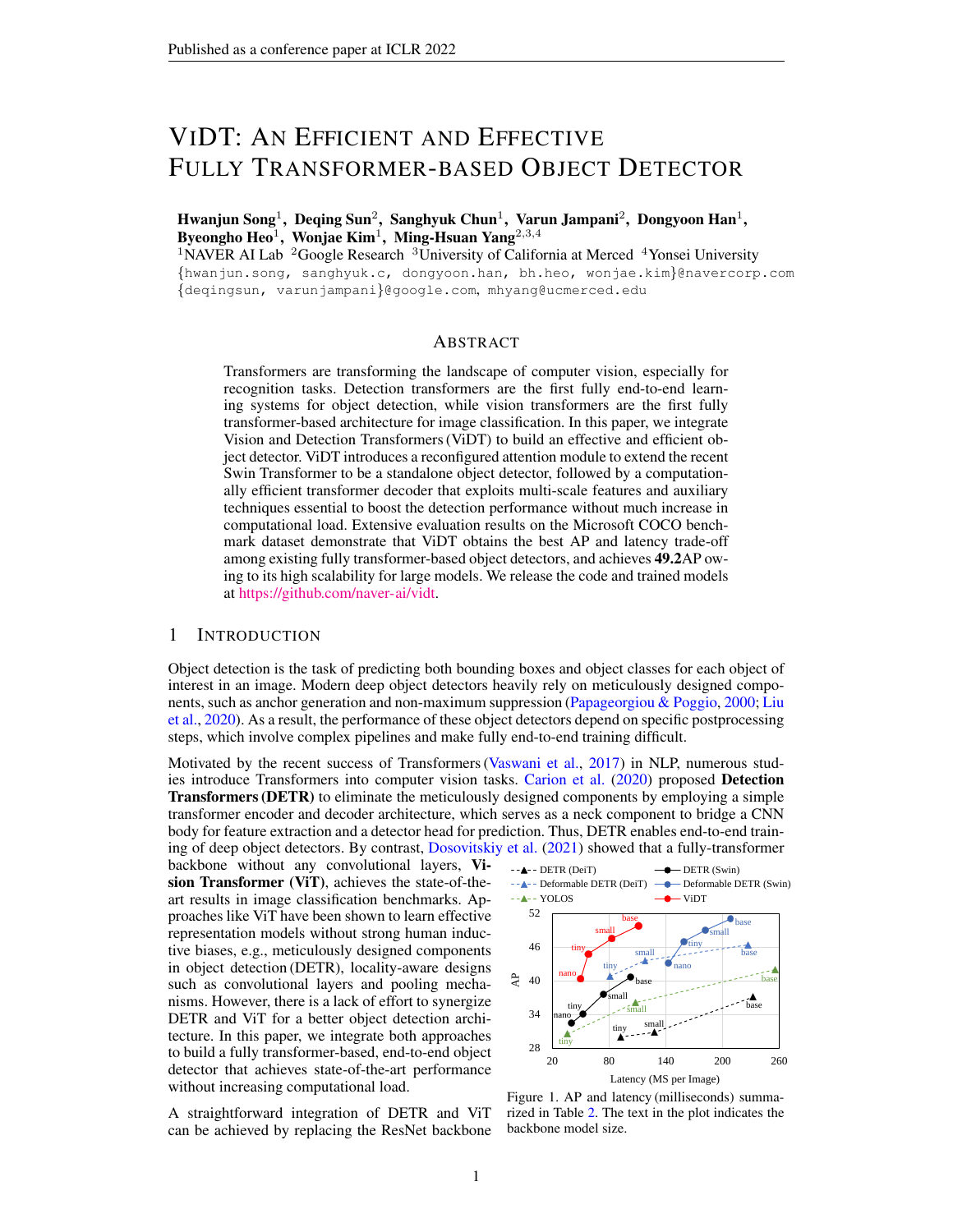<span id="page-4-2"></span>Thus, only self-attention for [DET] and [PATCH] tokens are performed for the remaining stages except the last one. In Section [4.2.2](#page-7-1) we show that this design choice helps achieve the highest FPS, while achieving similar detection performance as when cross-attention is enabled at every stage. We provide more details on RAM including its complexity analysis and algorithmic design in Appendix [A.](#page-11-0)

### 3.2 ENCODER-FREE NECK STRUCTURE

To exploit multi-scale feature maps, ViDT incorporates a decoder of multi-layer deformable transformers [\(Zhu et al.,](#page-10-6) [2021\)](#page-10-6). In the DETR family (Figure [2\(](#page-1-0)a)), a transformer encoder is required at the neck to transform features extracted from the backbone for image classification into the ones suitable for object detection; the encoder is generally computationally expensive since it involves [PATCH] [PATCH] attention. However, ViDT maintains only a transformer decoder as its neck, in that Swin Transformer with RAM directly extracts fine-grained features suitable for object detection as a standalone object detector. Thus, the neck structure of ViDT is computationally efficient.

The decoder receives two inputs from Swin Transformer with RAM: (1) [PATCH] tokens generated from each stage (i.e., four multi-scale feature maps,  $\hat{\tau}x^l g_{l=1}^L$  where  $L = 4$ ) and (2) [DET] tokens generated from the last stage. The overview is illustrated in "Neck" of Figure [2\(](#page-1-0)c). In each deformable transformer layer, [DET] [DET] attention is performed first. For each [DET] token, multi-scale deformable attention is applied to produce a new [DET] token, aggregating a small set of key contents sampled from the multi-scale feature maps  $\bar{r}x^{l}\bar{g}_{l=1}^{L}$ ,

MSDeformAttn([DET]; {x l } L <sup>l</sup>=1) = <sup>X</sup><sup>M</sup> m=1 W<sup>m</sup> hX<sup>L</sup> l=1 XK k=1 Amlk · W<sup>0</sup> <sup>m</sup>x l l(p) + pmlk i ; (1)

where  $m$  indices the attention head and K is the total number of sampled keys for content aggregation. In addition,  $\iota(\mathbf{p})$  is the reference point of the [DET] token re-scaled for the *l*-th level feature map, while  $p_{mlk}$  is the sampling offset for deformable attention; and  $A_{mlk}$  is the attention weights of the K sampled contents.  $\hat{W}_m$  and  $W_m^{\theta}$  are the projection matrices for multi-head attention.

Auxiliary Techniques for Additional Improvements. The decoder of ViDT follows the standard structure of multi-layer transformers, generating refined [DET] tokens at each layer. Hence, ViDT leverages the two auxiliary techniques used in (Deformable) DETR for additional improvements:

- Auxiliary Decoding Loss: Detection heads consisting of two feedforward networks (FNNs) for box regression and classification are attached to every decoding layer. All the training losses from detection heads at different scales are added to train the model. This helps the model output the correct number of objects without non-maximum suppression [\(Carion et al.,](#page-9-0) [2020\)](#page-9-0).
- Iterative Box Refinement: Each decoding layer refines the bounding boxes based on predictions from the detection head in the previous layer. Therefore, the box regression process progressively improves through the decoding layers [\(Zhu et al.,](#page-10-6) [2021\)](#page-10-6).

These two techniques are essential for transformer-based object detectors because they significantly enhance detection performance without compromising detection efficiency. We provide an ablation study of their effectiveness for object detection in Section [4.3.1.](#page-7-2)

### <span id="page-4-1"></span>3.3 KNOWLEDGE DISTILLATION WITH TOKEN MATCHING FOR OBJECT DETECTION

While a large model has a high capacity to achieve high performance, it can be computationally expensive for practical use. As such, we additionally present a simple knowledge distillation approach that can transfer knowledge from the large ViDT model by token matching. Based on the fact that all ViDT models has exactly the same number of [PATCH] and [DET] tokens regardless of their scale, a small ViDT model (a student model) can easily benefit from a pre-trained large ViDT (a teacher model) by matching its tokens with those of the large one, thereby bringing out higher detection performance at a lower computational cost.

Matching all the tokens at every layer is very inefficient in training. Thus, we only match the tokens contributing the most to prediction. The two sets of tokens are directly related:  $(1)P$ : the set of [PATCH] tokens used as multi-scale feature maps, which are generated from each stage in the body, and  $(2)$  D: the set of [DET] tokens, which are generated from each decoding layer in the neck. Accordingly, the distillation loss based on token matching is formulated by

<span id="page-4-0"></span>
$$
\tilde{d}_{ds}(\mathcal{P}_s; \mathcal{D}_s; \mathcal{P}_t; \mathcal{D}_t) = d_{ds} \Big( \frac{1}{|\mathcal{P}_s|} \sum_{i=1}^{|\mathcal{P}_s|} \Big\| \mathcal{P}_s[\hat{I}] - \mathcal{P}_t[\hat{I}] \Big\|_2 + \frac{1}{|\mathcal{D}_s|} \sum_{i=1}^{|\mathcal{D}_s|} \Big\| \mathcal{D}_s[\hat{I}] - \mathcal{D}_t[\hat{I}] \Big\|_2 \Big); \tag{2}
$$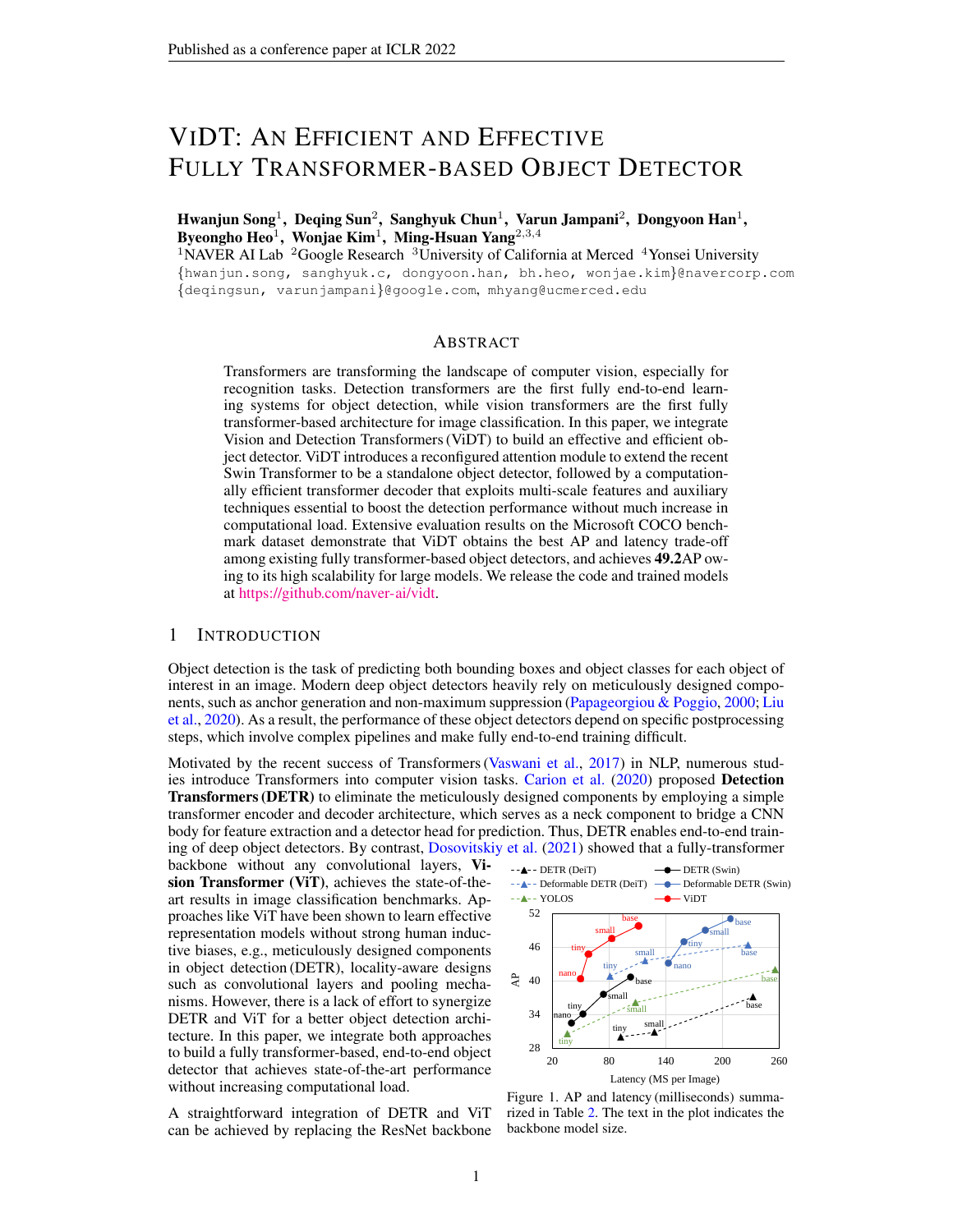<span id="page-5-3"></span><span id="page-5-1"></span>

| Backbone            | Type(Size)                                                                               | Train Data                                                | Epochs                  | Resolution               | Params                  | ImageNet Acc.                |
|---------------------|------------------------------------------------------------------------------------------|-----------------------------------------------------------|-------------------------|--------------------------|-------------------------|------------------------------|
| DeiT                | DeiT-tiny $(\mathbb{R})$<br>DeiT-small $(\hat{\mathbf{R}})$<br>DeiT-base $(\mathcal{R})$ | ImageNet-1K<br>$ImageNet-1K$<br>ImageNet-1K               | 300<br>300<br>300       | 224<br>224<br>384        | 6M<br>22M<br>87M        | 74.5<br>81.2<br>85.2         |
| Swin<br>Transformer | Swin-nano<br>Swin-tiny<br>Swin-small<br>Swin-base                                        | ImageNet-1K<br>ImageNet-1K<br>ImageNet-1K<br>ImageNet-22K | 300<br>300<br>300<br>90 | 224<br>224<br>224<br>224 | 6M<br>28M<br>50M<br>88M | 74.9<br>81.2<br>83.2<br>86.3 |

Table 1. Summary on the ViT backbone. "\*\*" is the distillation strategy for classification [\(Touvron et al.,](#page-10-7) [2021\)](#page-10-7).

where the subscripts s and t refer to the student and teacher model.  $P[i]$  and  $D[i]$  return the *i*-th [PATCH] and [DET] tokens, n-dimensional vectors, belonging to  $P$  and  $D$ , respectively.  $_{dis}$  is the coefficient to determine the strength of  $\lambda_{dis}$ , which is added to the detection loss if activated.

# 4 EVALUATION

In this section, we show that ViDT achieves the best trade-off between accuracy and speed (Section [4.1\)](#page-5-0). Then, we conduct detailed ablation study of the reconfigured attention module (Section [4.2\)](#page-6-1) and additional techniques to boost detection performance (Section [4.3\)](#page-7-3). Finally, we provide a complete analysis of all components available for ViDT (Section [4.4\)](#page-8-0).

Dataset. We carry out object detection experiments on the Microsoft COCO 2017 benchmark dataset [\(Lin et al.,](#page-9-3) [2014\)](#page-9-3). All the fully transformer-based object detectors are trained on 118K training images and tested on 5K validation images following the literature [\(Carion et al.,](#page-9-0) [2020\)](#page-9-0).

Algorithms. We compare ViDT with two existing fully transformer-based object detection pipelines, namely DETR (ViT) and YOLOS. Since DETR (ViT) follows the general pipeline of (Deformable) DETR by replacing its ResNet backbone with other ViT variants; hence, we use one canonical ViT and one latest ViT variant, DeiT and Swin Transformer, as its backbone without any modification. In contrast, YOLOS is the canonical ViT architecture, thus only DeiT is available. Table [1](#page-5-1) summarizes all the ViT models pre-trained on ImageNet used for evaluation. Note that publicly available pre-trained models are used except for Swin-nano. We newly configure Swin-nano<sup>[3](#page-5-2)</sup> comparable to DeiTtiny, which is trained on ImageNet with the identical setting. Overall, with respect to the number of parameters, Deit-tiny, -small, and -base are comparable to Swin-nano, -tiny, and -base, respectively. Please see Appendix [B.2](#page-12-0) for the detailed pipeline of compared detectors.

Implementation Details. All the algorithms are implemented using PyTorch and executed using eight NVIDIA Tesla V100 GPUs. We train ViDT using AdamW [\(Loshchilov & Hutter,](#page-10-8) [2019\)](#page-10-8) with the same initial learning rate of 10 $4$  for its body, neck and head. In contrast, following the (Deformable) DETR setting, DETR (ViT) is trained with the initial learning rate of 10<sup>5</sup> for its pretrained body (ViT backbone) and  $10^{-4}$  for its neck and head. YOLOS and ViDT (w.o. Neck) are trained with the same initial learning rate of  $5-10^{-5}$ , which is the original setting of YOLOS for the neck-free detector. We do not change any hyperparameters used in transformer encoder and decoder for (Deformable) DETR; thus, the neck decoder of ViDT also consists of six deformable transformer layers using exactly the same hyperparameters. The only new hyperparameter introduced, the distillation coefficient  $_{dis}$  in Eq. [\(2\)](#page-4-0), is set to be 4. For fair comparison, knowledge distillation is not applied for ViDT in the main experiment in Section [4.1.](#page-5-0) The efficacy of knowledge distillation with token matching is verified independently in Section [4.3.2.](#page-8-1) Auxiliary decoding loss and iterative box refinement are applied to the compared methods if applicable.

Regarding the resolution of input images, we use scale augmentation that resizes them such that the shortest side is at least 480 and at most 800 pixels while the longest at most 1333 [\(Wu et al.,](#page-10-5) [2019\)](#page-10-5). More details of the experiment configuration can be found in Appendix [B.3](#page-12-1)[–B.5.](#page-14-0) All the source code and trained models will be made available to the public at [https://github.com/naver-ai/vidt.](https://github.com/naver-ai/vidt)

#### <span id="page-5-0"></span>4.1 MAIN EXPERIMENTS WITH MICROSOFT COCO BENCHMARK

Table [2](#page-6-0) compares ViDT with DETR (ViT) and YOLOS w.r.t their AP, FPS, # parameters, where the two variants of DETR (ViT) are simply named DETR and Deformable DETR. We report the result of ViDT without using knowledge distillation for fair comparison. A summary plot is provided in Figure [1.](#page-0-0) The experimental comparisons with CNN backbones are provided in Appendix [C.1.](#page-14-1)

<span id="page-5-2"></span><sup>&</sup>lt;sup>3</sup> Swin-nano is designed such that its channel dimension is half that of Swin-tiny. Please see Appendix [B.1.](#page-12-2)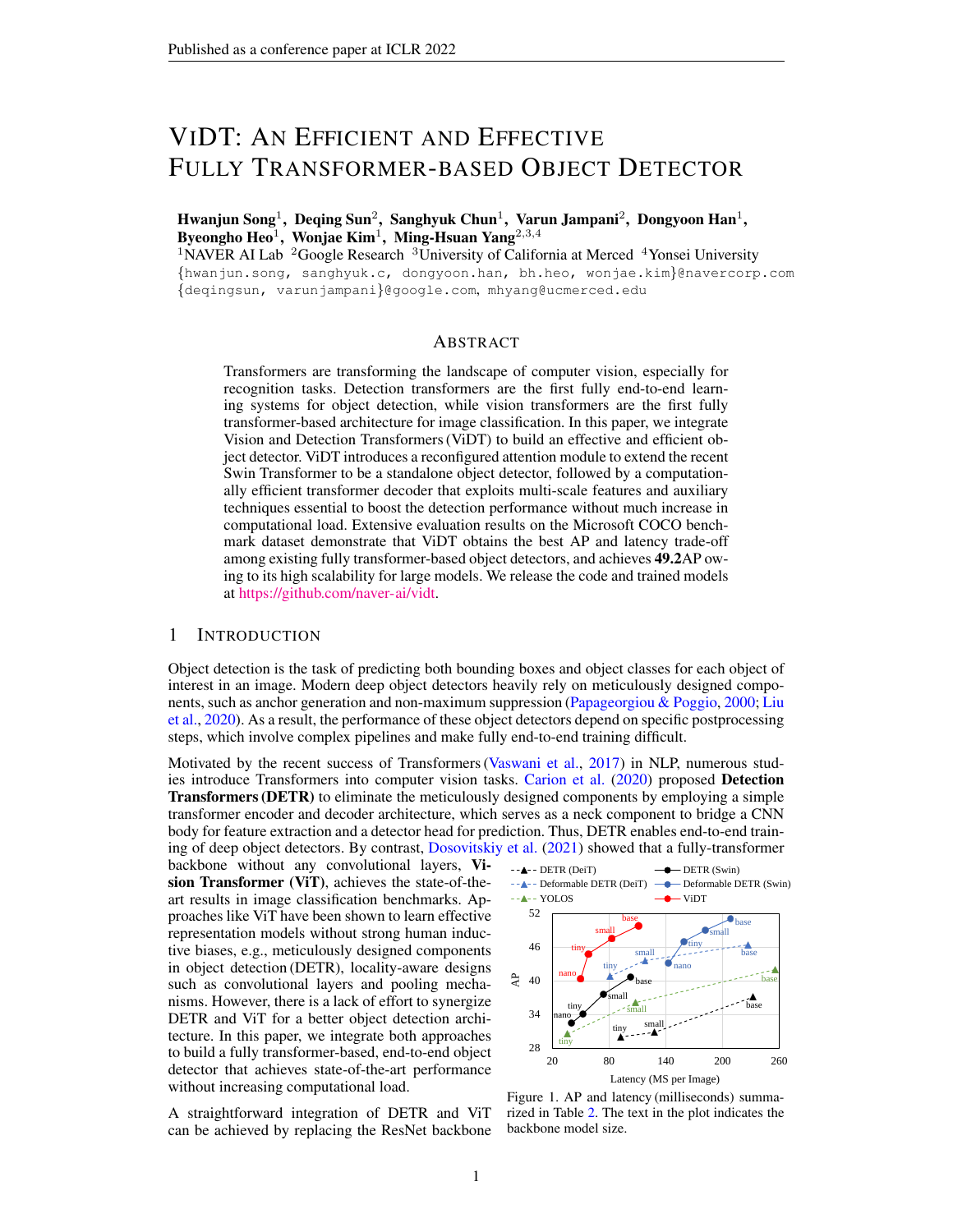<span id="page-6-0"></span>

| Method           | Backbone   | Epochs | AP   | $\overline{AP}_{50}$ | $\overline{AP}_{75}$ | AP <sub>S</sub> | $AP_M$ | AP <sub>L</sub> | Param. | <b>FPS</b>    |
|------------------|------------|--------|------|----------------------|----------------------|-----------------|--------|-----------------|--------|---------------|
|                  | DeiT-tiny  | 50     | 30.0 | 49.2                 | 30.5                 | 9.9             | 30.8   | 50.6            | 24M    | 10.9(13.1)    |
|                  | DeiT-small | 50     | 32.4 | 52.5                 | 33.2                 | 11.3            | 33.5   | 53.7            | 39M    | $7.8$ $(8.8)$ |
|                  | DeiT-base  | 50     | 37.1 | 59.2                 | 38.4                 | 14.7            | 39.4   | 52.9            | 0.1B   | 4.3 $(4.9)$   |
| <b>DETR</b>      | Swin-nano  | 50     | 27.8 | 47.5                 | 27.4                 | 9.0             | 29.2   | 44.9            | 24M    | 24.7(46.1)    |
|                  | Swin-tiny  | 50     | 34.1 | 55.1                 | 35.3                 | 12.7            | 35.9   | 54.2            | 45M    | 19.3(28.1)    |
|                  | Swin-small | 50     | 37.6 | 59.0                 | 39.0                 | 15.9            | 40.1   | 58.9            | 66M    | 13.5(17.7)    |
|                  | Swin-base  | 50     | 40.7 | 62.9                 | 42.7                 | 18.3            | 44.1   | 62.4            | 0.1B   | 9.7(12.6)     |
|                  | DeiT-tiny  | 50     | 40.8 | 60.1                 | 43.6                 | 21.4            | 43.4   | 58.2            | 18M    | 12.4(16.3)    |
|                  | DeiT-small | 50     | 43.6 | 63.7                 | 46.5                 | 23.3            | 47.1   | 62.1            | 35M    | 8.5(10.2)     |
| Deformable       | DeiT-base  | 50     | 46.4 | 67.3                 | 49.4                 | 26.7            | 50.1   | 65.4            | 0.1B   | 4.4 (5.3)     |
| <b>DETR</b>      | Swin-nano  | 50     | 43.1 | 61.4                 | 46.3                 | 25.9            | 45.2   | 59.4            | 18M    | 7.0<br>(7.8)  |
|                  | Swin-tiny  | 50     | 47.0 | 66.8                 | 50.8                 | 28.1            | 49.8   | 63.9            | 39M    | 6.3<br>(7.0)  |
|                  | Swin-small | 50     | 49.0 | 68.9                 | 52.9                 | 30.3            | 52.8   | 66.6            | 60M    | 5.5<br>(6.1)  |
|                  | Swin-base  | 50     | 51.4 | 71.7                 | 56.2                 | 34.5            | 55.1   | 67.5            | 0.1B   | 4.8<br>(5.4)  |
|                  | DeiT-tiny  | 150    | 30.4 | 48.6                 | 31.1                 | 12.4            | 31.8   | 48.2            | 6M     | 28.1 (31.3)   |
| YOLOS            | DeiT-small | 150    | 36.1 | 55.7                 | 37.6                 | 15.6            | 38.4   | 55.3            | 30M    | 9.3(11.8)     |
|                  | DeiT-base  | 150    | 42.0 | 62.2                 | 44.5                 | 19.5            | 45.3   | 62.1            | 0.1B   | 3.9(5.4)      |
|                  | Swin-nano  | 150    | 28.7 | 48.6                 | 28.5                 | 12.3            | 30.7   | 44.1            | 7M     | 36.5(64.4)    |
| <b>ViDT</b>      | Swin-tiny  | 150    | 36.3 | 56.3                 | 37.8                 | 16.4            | 39.0   | 54.3            | 29M    | 28.6(32.1)    |
| $(w.o.$ Neck $)$ | Swin-small | 150    | 41.6 | 62.7                 | 43.9                 | 20.1            | 45.4   | 59.8            | 52M    | 16.8(18.8)    |
|                  | Swin-base  | 150    | 43.2 | 64.2                 | 45.9                 | 21.9            | 46.9   | 63.2            | 91M    | 11.5(12.5)    |
|                  | Swin-nano  | 50     | 40.4 | 59.6                 | 43.3                 | 23.2            | 42.5   | 55.8            | 16M    | 20.0(45.8)    |
| ViDT             | Swin-tiny  | 50     | 44.8 | 64.5                 | 48.7                 | 25.9            | 47.6   | 62.1            | 38M    | 17.2(26.5)    |
|                  | Swin-small | 50     | 47.5 | 67.7                 | 51.4                 | 29.2            | 50.7   | 64.8            | 61M    | 12.1(16.5)    |
|                  | Swin-base  | 50     | 49.2 | 69.4                 | 53.1                 | 30.6            | 52.6   | 66.9            | 0.1B   | 9.0(11.6)     |

Table 2. Comparison of ViDT with other compared detectors on COCO2017 val set. Two neck-free detectors, YOLOS and ViDT (w.o. Neck) are trained for 150 epochs due to the slow convergence. FPS is measured with batch size 1 of 800  $\times$  1333 resolution on a single Tesla V100 GPU, where the value inside the parentheses is measured with batch size 4 of the same resolution to maximize GPU utilization.

Highlights. ViDT achieves the best trade-off between AP and FPS. With its high scalability, it performs well even for Swin-base of 0:1 billion parameters, which is 2x faster than Deformable DETR with similar AP. Besides, ViDT shows 40.4AP only with 16M parameters; it is 6.3–12.6AP higher than those of DETR (swin-nano) and DETR (swin-tiny), which exhibit similar FPS of 19:3–24:7.

ViDT vs. Deformable DETR. Thanks to the use of multi-scale features, Deformable DETR exhibits high detection performance in general. Nevertheless, its encoder and decoder structure in the neck becomes a critical bottleneck in computation. In particular, the encoder with multi-layer deformable transformers adds considerable overhead to transform multi-scale features by attention. Thus, it shows very low FPS although it achieves higher AP with a relatively small number of parameters. In contrast, ViDT removes the need for a transformer encoder in the neck by using Swin Transformer with RAM as its body, directly extracting multi-scale features suitable for object detection.

ViDT (w.o. Neck) vs. YOLOS. For the comparison with YOLOS, we train ViDT without using its neck component. These two neck-free detectors show relatively low AP compared with other detectors in general. In terms of speed, YOLOS exhibits much lower FPS than ViDT (w.o. Neck) because of its quadratic computational complexity for attention. However, ViDT (w.o. Neck) extends Swin Transformers with RAM, thus requiring linear complexity for attention. Hence, it shows AP comparable to YOLOS for various backbone size, but its FPS is much higher.

One might argue that better integration could be also achieved by (1) Deformable DETR without its neck encoder because its neck decoder also has [DET] [PATCH] cross-attention, or (2) YOLOS with VIDT's neck decoder because of the use of multiple auxiliary techniques. Such integration is actually not effective; the former significantly drops AP, while the latter has a much greater drop in FPS than an increase in AP. The detailed analysis can be found in Appendix [C.2.](#page-14-2)

<span id="page-6-1"></span>4.2 ABLATION STUDY ON RECONFIGURED ATTENTION MODULE (RAM)

We extend Swin Transformer with RAM to extract fine-grained features for object detection without maintaining an additional transformer encoder in the neck. We provide an ablation study on the two main considerations for RAM, which leads to high accuracy and speed. To reduce the influence of secondary factors, we mainly use our neck-free version, ViDT (w.o. Neck), for the ablation study.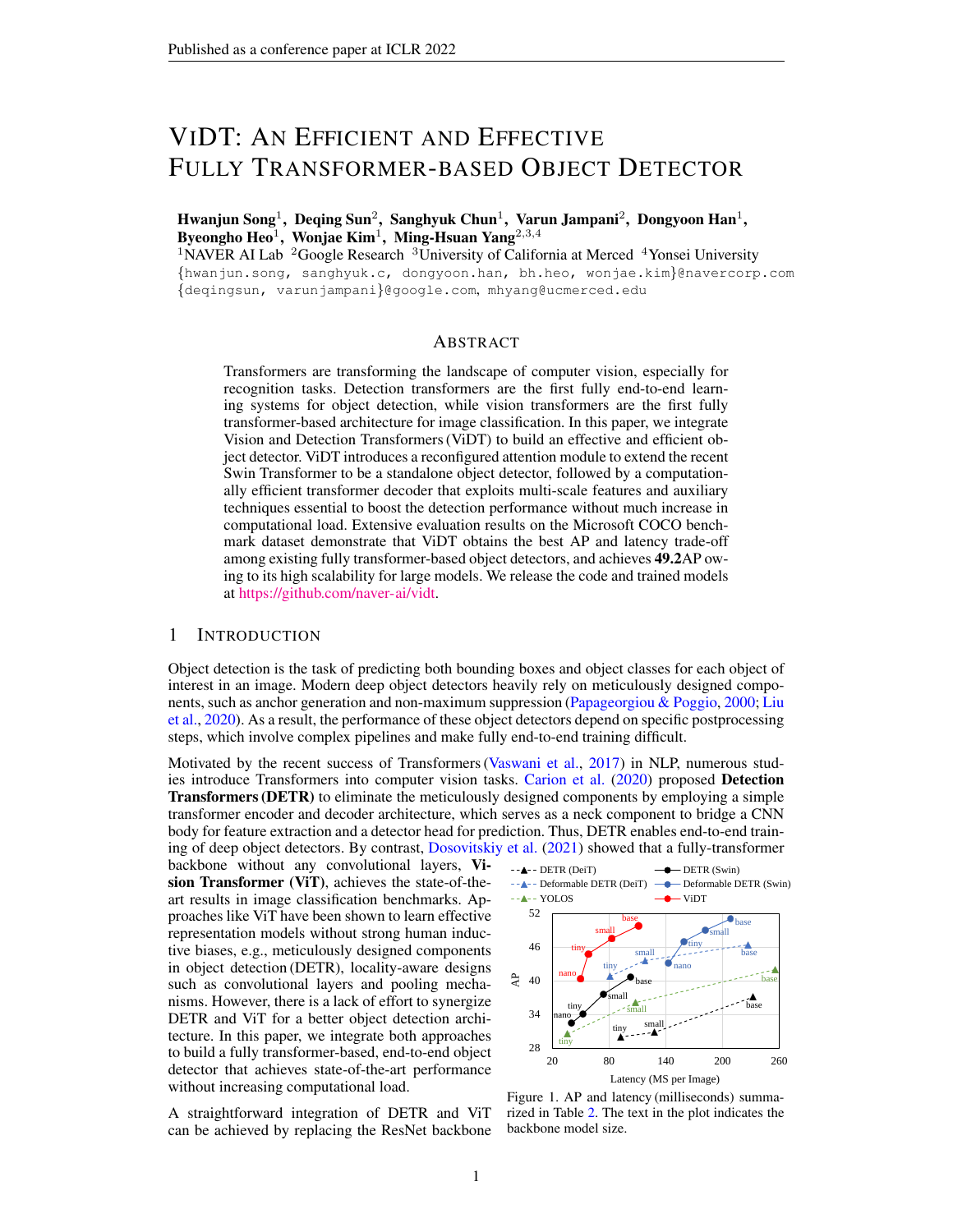### <span id="page-7-7"></span><span id="page-7-0"></span>4.2.1 SPATIAL POSITIONAL ENCODING

Spatial positional encoding is essential for [DET] [PATCH] attention in RAM. Typically, the spatial encoding can be added to the [PATCH] tokens before or after the projection layer in Figure [3.](#page-3-0) We call the former "pre-addition" and the latter "postaddition". For each one, we can design the encoding in a sinusoidal or learnable manner [\(Carion et al.,](#page-9-0)

<span id="page-7-4"></span>

|                                             |  | Method   None   Pre-addition   Post-addition |  |  |
|---------------------------------------------|--|----------------------------------------------|--|--|
| Type   None   Sin.   Learn.   Sin.   Learn. |  |                                              |  |  |
| AP   23.7   28.7   27.4   28.0   24.1       |  |                                              |  |  |

Table 3. Results for different spatial encodings for [DET]  $\times$  [PATCH] cross-attention.

 $2020$ ). Table [3](#page-7-4) contrasts the results with different spatial positional encodings with ViDT (w.o. Neck). Overall, pre-addition results in performance improvement higher than post-addition, and specifically, the sinusoidal encoding is better than the learnable one; thus, the 2D inductive bias of the sinusoidal spatial encoding is more helpful in object detection. In particular, pre-addition with the sinusoidal encoding increases AP by 5:0 compared to not using any encoding.

### <span id="page-7-1"></span>4.2.2 SELECTIVE [DET] [PATCH] CROSS-ATTENTION

The addition of cross-attention to Swin Transformer inevitably entails computational overhead, particularly when the number of [PATCH] is large. To alleviate such overhead, we selectively enable cross-attention in RAM at the last stage of Swin Transformer; this is shown to greatly improve FPS, but barely drop AP. Table [4](#page-7-5) summarizes AP and FPS when used different selective strategies for the cross-attention, where Swin Transformer consists of four stages in total. It is interesting that all the strategies exhibit similar AP as long as cross-attention is activated at the last stage. Since features are extracted in a bottom-up manner as they go through the stages, it seems difficult to directly obtain useful information about the target object at the low level of stages. Thus, only using the last stage is the best design choice in terms of high AP and FPS due to the smallest number of [PATCH] tokens.

Meanwhile, the detection fails completely or the performance significantly drops if all the stages are not involved due to the lack of interaction between [DET] and [PATCH] tokens that spatial positional encoding is associated with. A more detailed analysis of the [DET] [PATCH] cross-attention and [DET] [DET] self-attention is provided in appendices  $C.3$  and  $C.4$ .

<span id="page-7-5"></span>

| Stage Ids $\{1, 2, 3, 4\}$                                                                                                         |  | $\{2, 3, 4\}$ | $\{3,4\}$ |  |  |  |
|------------------------------------------------------------------------------------------------------------------------------------|--|---------------|-----------|--|--|--|
| Metric   AP FPS   AP FPS   AP FPS   AP FPS   AP FPS                                                                                |  |               |           |  |  |  |
| w.o. Neck   29.0 21.8   28.8 29.1   28.5 34.3   28.7 36.5   FAIL 37.7<br>w. Neck 40.3 14.6 40.1 18.0 40.3 19.5 40.4 20.0 37.1 20.5 |  |               |           |  |  |  |

Table 4. AP and FPS comparison with different selective cross-attention strategies.

### <span id="page-7-3"></span>4.3 ABLATION STUDY ON ADDITIONAL TECHNIQUES

We analyze the performance improvement of two additional techniques, namely auxiliary decoding loss and iterative box refinement, and the proposed distillation approach in Section [3.3.](#page-4-1) Furthermore, we introduce a simple technique that can expedite the inference speed of ViDT by dropping unnecessary decoding layers at inference time.

### <span id="page-7-2"></span>4.3.1 AUXILIARY DECODING LOSS AND ITERATIVE BOX REFINEMENT

To thoroughly verify the efficacy of auxiliary decoding loss and iterative box refinement, we extend them even for the neck-free detector like YOLOS; the principle of them is applied to the encoding layers in the body, as opposed to the conventional way of using the decoding layers in the neck. Table [5](#page-7-6) shows the performance of the two neck-free detectors, YOLOS and ViDT (w.o. Neck), decreases considerably with the two techniques. The use of them in the encoding layers is likely to negatively affect feature extraction of the transformer encoder. In contrast, an opposite trend is observed with the neck component. Since

<span id="page-7-6"></span>

|       | Aux.     | Box Ref. Neck |   | AP   |         |
|-------|----------|---------------|---|------|---------|
|       |          |               |   | 30.4 |         |
|       | X        |               |   | 29.2 | $-1.2$  |
| YOLOS | $\times$ | X             |   | 20.1 | $-10.3$ |
|       |          |               |   | 28.7 |         |
|       | Χ        |               |   | 27.2 | –1.6    |
| ViDT  | $\times$ | $\times$      |   | 22.9 | $-5.9$  |
|       | $\times$ |               | X | 36.2 | $+7.4$  |
|       | $\times$ | X             | X | 40.4 | $+11.6$ |

| Table 5. Effect of extra techniques with |
|------------------------------------------|
| YOLOS (DeiT-tiny) and ViDT (Swin-nano).  |

the neck decoder is decoupled with the feature extraction in the body, the two techniques make a synergistic effect and thus show significant improvement in AP. These results justify the use of the neck decoder in ViDT to boost object detection performance.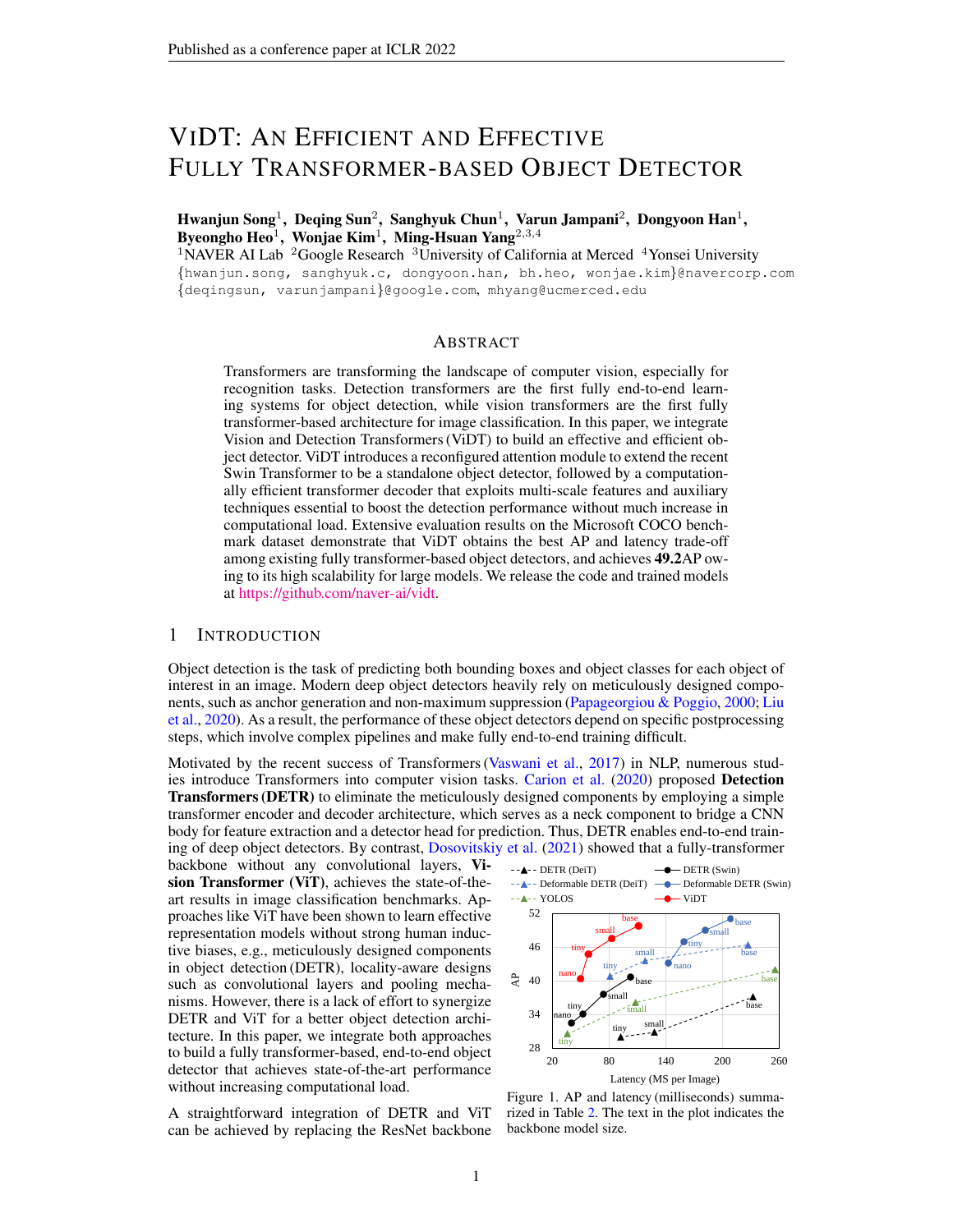### <span id="page-8-5"></span><span id="page-8-1"></span>4.3.2 KNOWLEDGE DISTILLATION WITH TOKEN MATCHING

We show that a small ViDT model can benefit from a large ViDT model via knowledge distillation. The proposed token matching is a new concept of knowledge distillation for object detection, especially for a fully transformer-based object detector. Compared to very complex distillation methods that rely on heuristic rules with multiple hyperparameters [\(Chen et al.,](#page-9-6) [2017;](#page-9-6) [Dai](#page-9-7) [et al.,](#page-9-7) [2021\)](#page-9-7), it simply matches some tokens with

<span id="page-8-2"></span>

| Student      |                 | ViDT (Swin-nano) | ViDT (Swin-tiny) |                |  |  |
|--------------|-----------------|------------------|------------------|----------------|--|--|
| Teacher      | ViDT<br>(small) | ViDT<br>(base)   | ViDT<br>(small)  | ViDT<br>(base) |  |  |
| $_{dis} = 0$ |                 | 40.4             | 44.8             |                |  |  |
| $dis = 2$    | 41.4            | 41.4             | 45.6             | 46.1           |  |  |
| $_{dis} = 4$ | 41.5            | 41.9             | 45.8             | 46.5           |  |  |

Table 6. AP comparison of student models associated with different teacher models.

a single hyperparameter, the distillation coefficient  $\frac{di}{ds}$ . Table [6](#page-8-2) summarizes the AP improvement via knowledge distillation with token matching with varying distillation coefficients. Overall, the larger the size of the teacher model, the greater gain to the student model. Regarding coefficients, in general, larger values achieve better performance. Distillation increases AP by 1:0–1:7 without affecting the inference speed of the student model.

### 4.3.3 DECODING LAYER DROP

ViDT has six layers of transformers as its neck decoder. We emphasize that not all layers of the decoder are required at inference time for high performance. Table [7](#page-8-3) show the performance of ViDT when dropping its decoding layer one by one from the top in the inference step. Although there is a trade-off relationship between accuracy and speed as the layers are detached from the model, there is no significant AP drop even when the two layers are removed. This technique is not designed for performance evaluation in Table [2](#page-6-0)

<span id="page-8-3"></span>

| Model  |      | ViDT (Swin-nano) |            | ViDT (Swin-tiny) |        |            |  |
|--------|------|------------------|------------|------------------|--------|------------|--|
| Metric | AP   | Param.           | <b>FPS</b> | AP               | Param. | <b>FPS</b> |  |
| 0 Drop | 40.4 | 16M              | 20.0       | 44.8             | 38M    | 17.2       |  |
| 1 Drop | 40.2 | 14M              | 20.9       | 44.8             | 37M    | 18.5       |  |
| 2 Drop | 40.0 | 13M              | 22.3       | 44.5             | 35M    | 19.6       |  |
| 3 Drop | 38.6 | 12M              | 24.7       | 43.6             | 34M    | 21.0       |  |
| 4 Drop | 36.8 | 11M              | 26.0       | 41.9             | 33M    | 22.4       |  |
| 5 Drop | 32.5 | 10M              | 28.7       | 38.0             | 32M    | 24.4       |  |

Table 7. Performance trade-off by decoding layer drop regarding AP, Param, and FPS.

with other methods, but we can accelerate the inference speed of a trained ViDT model to over 10% by dropping its two decoding layers without a much decrease in AP.

### <span id="page-8-0"></span>4.4 COMPLETE COMPONENT ANALYSIS

In this section, we combine all the proposed components (even with distillation and decoding layer drop) to achieve high accuracy and speed for object detection. As summarized in Table [8,](#page-8-4) there are four components: (1) RAM to extend Swin Transformer as a standalone object detector, (2) the neck decoder to exploit multi-scale features with two auxiliary techniques, (3) knowledge distillation to benefit from a large model, and (4) decoding layer drop to further accelerate inference speed. The performance of the final version is very outstanding; it achieves 41.7AP with reasonable FPS by only using 13M parameters when used Swin-nano as its backbone. Further, it only loses 2.7 FPS while exhibiting 46.4AP when used Swin-tiny. This indicates that a fully transformer-based object detector has the potential to be used as a generic object detector when further developed in the future.

<span id="page-8-4"></span>

|     | Component      |                   |  | Swin-nano |  |  |                                                    | Swin-tiny                   |  |  |  |                                                                                                                   |        |
|-----|----------------|-------------------|--|-----------|--|--|----------------------------------------------------|-----------------------------|--|--|--|-------------------------------------------------------------------------------------------------------------------|--------|
| #   |                |                   |  |           |  |  |                                                    |                             |  |  |  | RAM Neck Distil Drop   AP $AP_{50}$ AP <sub>75</sub> Param. FPS   AP AP <sub>50</sub> AP <sub>75</sub> Param. FPS |        |
|     |                |                   |  |           |  |  |                                                    |                             |  |  |  | 28.7 48.6 28.5 7M 36.5 36.3 56.3 37.8 29M 28.6                                                                    |        |
|     | $(2)$ $\times$ | $\times$ $\times$ |  |           |  |  |                                                    |                             |  |  |  | 40.4 59.6 43.3 16M 20.0 44.8 64.5 48.7 38M 17.2                                                                   |        |
| (3) |                |                   |  |           |  |  | 41.9 61.1 45.0 16M                                 | $20.0$   46.5 66.3 50.2 38M |  |  |  |                                                                                                                   | 17.2   |
| (4) | $\mathsf{X}$   |                   |  |           |  |  | $\vert$ 41.7 61.0 44.8 13M 22.3 46.4 66.3 50.2 35M |                             |  |  |  |                                                                                                                   | - 19.6 |

Table 8. Detailed component analysis with Swin-nano and Swin-tiny.

# 5 CONCLUSION

We have explored the integration of vision and detection transformers to build an effective and efficient object detector. The proposed ViDT significantly improves the scalability and flexibility of transformer models to achieve high accuracy and inference speed. The computational complexity of its attention modules is linear w.r.t. image size, and ViDT synergizes several essential techniques to boost the detection performance. On the Microsoft COCO benchmark, ViDT achieves 49:2AP with a large Swin-base backbone, and 41.7AP with the smallest Swin-nano backbone and only 13M parameters, suggesting the benefits of using transformers for complex computer vision tasks.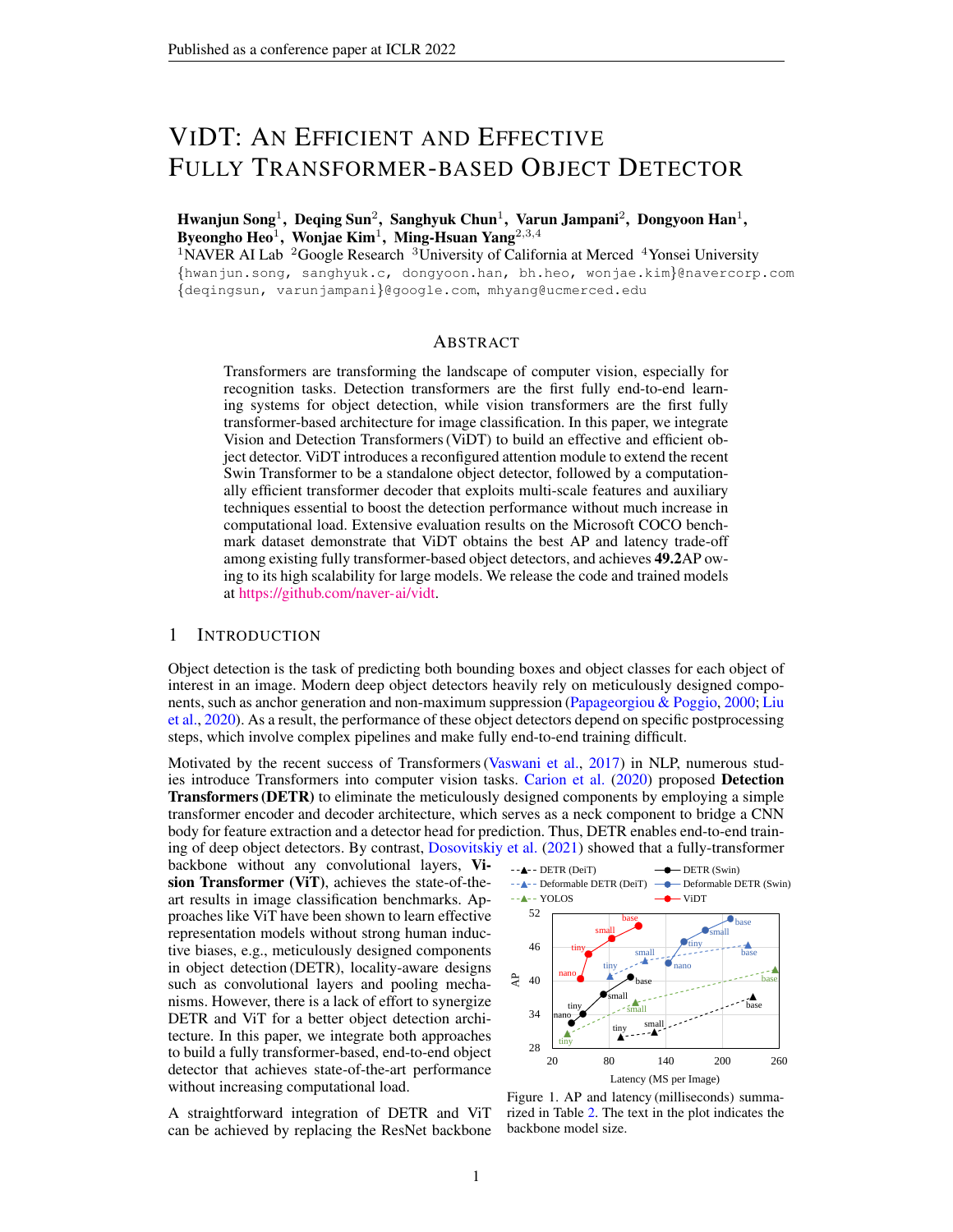# <span id="page-9-9"></span>ETHICS STATEMENT

This paper deals with the topic of general object detection in computer vision. We propose a novel integration of vision and detection transformers for a fully transformer-based object detector. Therefore, we do not expect any potential negative social impact of our work.

### REPRODUCIBILITY STATEMENT

For reproducibility, we provide a detailed description of our experiment and hyperparameter settings in Appendix  $\overline{B}$ . It includes the Swin-nano architecture (Appendix  $\overline{B}$ .1), the pipelines of all compared object detectors (Appendix [B.2\)](#page-12-0), hyperparameters of neck transformers (Appendix [B.3\)](#page-12-1), detailed implementation (Appendix [B.4\)](#page-13-0), and training configuration (Appendix [B.5\)](#page-14-0). We will release the code and trained models upon acceptance.

### ACKNOWLEDGMENTS

We thank NAVER AI Lab members for valuable discussion and advice. NAVER Smart Machine Learning (NSML) [\(Kim et al.,](#page-9-8) [2018\)](#page-9-8) has been used for experiment. M.-H. Yang is supported in part by the NSF CAREER grant 1149783.

### **REFERENCES**

- <span id="page-9-0"></span>Nicolas Carion, Francisco Massa, Gabriel Synnaeve, Nicolas Usunier, Alexander Kirillov, and Sergey Zagoruyko. End-to-end object detection with transformers. In *ECCV*, pp. 213–229, 2020. [1,](#page-0-1) [3,](#page-2-1) [5,](#page-4-2) [6,](#page-5-3) [8,](#page-7-7) [14,](#page-13-1) [15](#page-14-3)
- <span id="page-9-10"></span>Chun-Fu Chen, Quanfu Fan, and Rameswar Panda. CrossViT: Cross-attention multi-scale vision transformer for image classification. In *ICCV*, 2021. [13](#page-12-4)
- <span id="page-9-6"></span>Guobin Chen, Wongun Choi, Xiang Yu, Tony Han, and Manmohan Chandraker. Learning efficient object detection models with knowledge distillation. In *NeurIPS*, 2017. [9](#page-8-5)
- <span id="page-9-7"></span>Xing Dai, Zeren Jiang, Zhao Wu, Yiping Bao, Zhicheng Wang, Si Liu, and Erjin Zhou. General instance distillation for object detection. In *CVPR*, pp. 7842–7851, 2021. [9](#page-8-5)
- <span id="page-9-1"></span>Alexey Dosovitskiy, Lucas Beyer, Alexander Kolesnikov, Dirk Weissenborn, Xiaohua Zhai, Thomas Unterthiner, Mostafa Dehghani, Matthias Minderer, Georg Heigold, Sylvain Gelly, et al. An image is worth 16x16 words: Transformers for image recognition at scale. In *ICLR*, 2021. [1,](#page-0-1) [2](#page-1-2)
- <span id="page-9-2"></span>Yuxin Fang, Bencheng Liao, Xinggang Wang, Jiemin Fang, Jiyang Qi, Rui Wu, Jianwei Niu, and Wenyu Liu. You only look at one sequence: Rethinking transformer in vision through object detection. *arXiv preprint arXiv:2106.00666*, 2021. [2,](#page-1-2) [3,](#page-2-1) [14,](#page-13-1) [15](#page-14-3)
- <span id="page-9-4"></span>Byeongho Heo, Sangdoo Yun, Dongyoon Han, Sanghyuk Chun, Junsuk Choe, and Seong Joon Oh. Rethinking spatial dimensions of vision transformers. In *ICCV*, 2021. [2,](#page-1-2) [13](#page-12-4)
- <span id="page-9-5"></span>Han Hu, Zheng Zhang, Zhenda Xie, and Stephen Lin. Local relation networks for image recognition. In *CVPR*, pp. 3464–3473, 2019. [4](#page-3-1)
- <span id="page-9-8"></span>Hanjoo Kim, Minkyu Kim, Dongjoo Seo, Jinwoong Kim, Heungseok Park, Soeun Park, Hyunwoo Jo, KyungHyun Kim, Youngil Yang, Youngkwan Kim, et al. NSML: Meet the mlaas platform with a real-world case study. *arXiv preprint arXiv:1810.09957*, 2018. [10](#page-9-9)
- <span id="page-9-3"></span>Tsung-Yi Lin, Michael Maire, Serge Belongie, James Hays, Pietro Perona, Deva Ramanan, Piotr Dollár, and C Lawrence Zitnick. Microsoft COCO: Common objects in context. In *ECCV*, pp. 740–755, 2014. [2,](#page-1-2) [6](#page-5-3)
- <span id="page-9-11"></span>Tsung-Yi Lin, Priya Goyal, Ross Girshick, Kaiming He, and Piotr Dollár. Focal loss for dense object detection. In *CVPR*, pp. 2980–2988, 2017. [14](#page-13-1)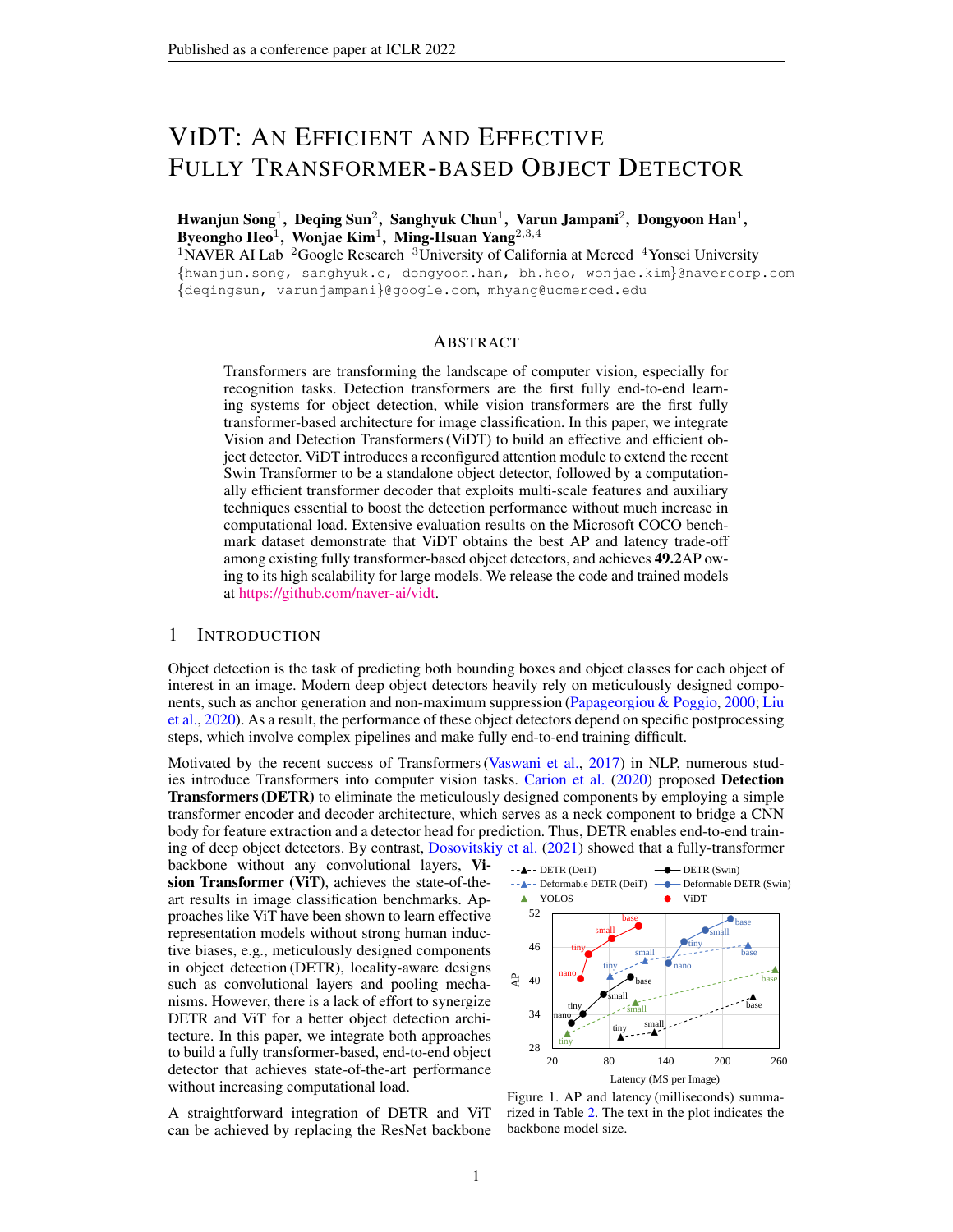- <span id="page-10-1"></span>Li Liu, Wanli Ouyang, Xiaogang Wang, Paul Fieguth, Jie Chen, Xinwang Liu, and Matti Pietikainen. ¨ Deep learning for generic object detection: A survey. *International Journal of Computer Vision*, 128(2):261–318, 2020. [1](#page-0-1)
- <span id="page-10-3"></span>Ze Liu, Yutong Lin, Yue Cao, Han Hu, Yixuan Wei, Zheng Zhang, Stephen Lin, and Baining Guo. Swin Transformer: Hierarchical vision transformer using shifted windows. In *ICCV*, 2021. [2,](#page-1-2) [12](#page-11-1)

<span id="page-10-8"></span>Ilya Loshchilov and Frank Hutter. Decoupled weight decay regularization. In *ICLR*, 2019. [6,](#page-5-3) [15](#page-14-3)

- <span id="page-10-0"></span>Constantine Papageorgiou and Tomaso Poggio. A trainable system for object detection. *International Journal of Computer Vision*, 38(1):15–33, 2000. [1](#page-0-1)
- <span id="page-10-4"></span>Shaoqing Ren, Kaiming He, Ross Girshick, and Jian Sun. Faster R-CNN: Towards real-time object detection with region proposal networks. *NeurIPS*, 28:91–99, 2015. [3](#page-2-1)
- <span id="page-10-10"></span>Hamid Rezatofighi, Nathan Tsoi, JunYoung Gwak, Amir Sadeghian, Ian Reid, and Silvio Savarese. Generalized intersection over union: A metric and a loss for bounding box regression. In *CVPR*, pp. 658–666, 2019. [14](#page-13-1)
- <span id="page-10-7"></span>Hugo Touvron, Matthieu Cord, Matthijs Douze, Francisco Massa, Alexandre Sablayrolles, and Hervé Jégou. Training data-efficient image transformers  $\&$  distillation through attention. In *ICML*, pp. 10347–10357, 2021. [6](#page-5-3)
- <span id="page-10-2"></span>Ashish Vaswani, Noam Shazeer, Niki Parmar, Jakob Uszkoreit, Llion Jones, Aidan N Gomez, Łukasz Kaiser, and Illia Polosukhin. Attention is all you need. In *NeurIPS*, pp. 5998–6008, 2017. [1,](#page-0-1) [12,](#page-11-1) [17](#page-16-2)
- <span id="page-10-9"></span>Wenhai Wang, Enze Xie, Xiang Li, Deng-Ping Fan, Kaitao Song, Ding Liang, Tong Lu, Ping Luo, and Ling Shao. Pyramid vision transformer: A versatile backbone for dense prediction without convolutions. In *ICCV*, 2021. [13](#page-12-4)
- <span id="page-10-5"></span>Yuxin Wu, Alexander Kirillov, Francisco Massa, Wan-Yen Lo, and Ross Girshick. Detectron2. [https://github.com/facebookresearch/detectron2,](https://github.com/facebookresearch/detectron2) 2019. [3,](#page-2-1) [6](#page-5-3)
- <span id="page-10-6"></span>Xizhou Zhu, Weijie Su, Lewei Lu, Bin Li, Xiaogang Wang, and Jifeng Dai. Deformable DETR: Deformable transformers for end-to-end object detection. In *ICLR*, 2021. [3,](#page-2-1) [5,](#page-4-2) [14,](#page-13-1) [15](#page-14-3)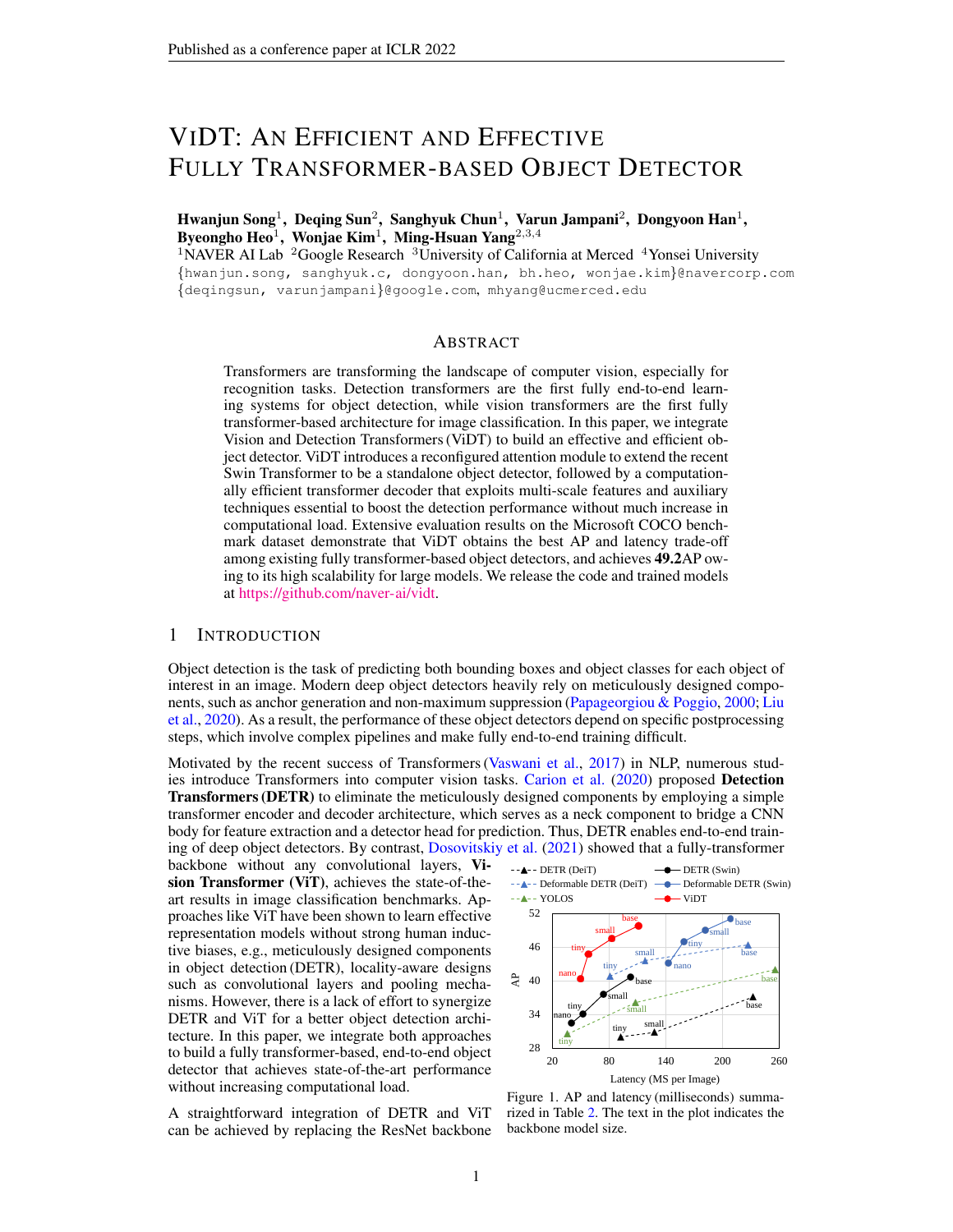# <span id="page-11-1"></span>An Efficient and Effective Fully Transformer-based Object Detector (Supplementary Material)

# <span id="page-11-0"></span>A RECONFIGURED ATTENTION MODULE

The proposed RAM in Figure [3](#page-3-0) performs three attention operations, namely [PATCH] [PATCH], [DET] [PATCH], and [DET] [DET] attention. This section provides (1) computational complexity analysis and (2) further algorithmic design for [DET] tokens.

# A.1 COMPUTATIONAL COMPLEXITY ANALYSIS

We analyze the computational complexity of the proposed RAM compared with the attention used in YOLOS. The analysis is based on the computational complexity of basic building blocks for Canonical and Swin Transformer, which is summarized in Table  $9<sup>4</sup>$  $9<sup>4</sup>$  $9<sup>4</sup>$  $9<sup>4</sup>$ , where  $T_1$  and  $T_2$  is the number of tokens for self- and cross-attention, and  $d$  is the embedding dimension.

<span id="page-11-2"></span>

| <b>Transformer</b> | Canonical Transformer                                        | Swin Transformer              |                                                          |
|--------------------|--------------------------------------------------------------|-------------------------------|----------------------------------------------------------|
| Attention          | Global Self-attention                                        | Local Self-attention          |                                                          |
| Complexity         | $\mathcal{O}(\hat{d}^2\mathsf{T}_1 + \hat{d}\mathsf{T}_1^2)$ | $O(d^2(T_1 + T_2) + dT_1T_2)$ | $\mathcal{O}(\hat{d}^2\mathsf{T}_1 + d k^2\mathsf{T}_1)$ |

Table 9. Computational complexity of attention modules: In the canonical transformer, the complexity of global self-attention is  $\mathcal{O}(\hat{d}^2T_1 + \hat{d}T_1^2)$ , where  $\mathcal{O}(\hat{d}^2T_1)$  is the cost of computing the query, key, and value embeddings and  $\mathcal{O}(\sigma T_1^2)$  is the cost of computing the attention weights. The complexity of global cross-attention is  $\mathcal{O}(\tilde{d}^2(T_1 + T_2) + dT_1T_2)$ , which is the interaction between the two different tokens  $T_1$  and  $T_2$ . In contrast, Swin Transformer achieves much lower attention complexity of  $O(d^2T_1 + dk^2T_1)$  with window partitioning, where k is the width and height of the window ( $k \ll T_1/T_2$ ).

Let P and D be the number of [PATCH] and [DET] tokens (D  $\lt$  P in practice, e.g., P = 66; 650 and  $D = 100$  at the first stage of ViDT). Then, the computational complexity of the attention module for YOLOS and ViDT (RAM) is derived as below, also summarized in Table [10:](#page-11-4)

- YOLOS Attention: [DET] tokens are simply appended to [PATCH] tokens to perform global selfattention on [PATCH; DET] tokens (i.e.,  $T_1 = P + D$ ). Thus, the computational complexity is  $O(d^2(P + D) + d(P + D)^2)$ , which is *quadratic* to the number of [PATCH] tokens. If breaking down the total complexity, we obtain  $O (d^2P + dP^2) + (d^2D + dD^2) + dPD$ , where the first and second terms are for the global self-attention for [PATCH] and [DET] tokens, respectively, and the last term is for the global cross-attention between them.
- ViDT (RAM) Attention: RAM performs the three different attention operations: (1) [PATCH] [PATCH] local self-attention with window partition,  $O(d^2P + dk^2P)$ ; (2) [DET] [DET] global selfattention,  $O(d^2D + dD^2)$ ; (3) [DET] [PATCH] global cross-attention,  $O(d^2(D + P) + dDP)$ . In total, the computational complexity of RAM is  $O(d^2(D + P) + dk^2P + dD^2 + dDP)$ , which is *linear* to the number of [PATCH] tokens.

Consequently, the complexity of RAM is much lower than the attention module used in YOLOS since D << P. Note that only RAM achieves the *linear* complexity to the patch tokens. In addition, one might argue that YOLOS can be efficient if the cross-attention is selectively removed similar to RAM. Even if we remove the complexity  $O(dPD)$  for the global cross-attention, the computational complexity is  $O(d^2(P + D) + dP^2 + dD^2)$ , which is still *quadratic* to the number of [PATCH] tokens.

<span id="page-11-4"></span>

| <b>Attention Type</b>                          | YOLOS                        | <b>ViDT</b>                                                             |
|------------------------------------------------|------------------------------|-------------------------------------------------------------------------|
| $[PATCH] \times [PATCH]$                       | $O(d^2P + dP^2)$             | $O(d^2P + dk^2P)$                                                       |
| $[DET] \times [DET]$<br>$[DET] \times [PATCH]$ | $O(d^2D + dD^2)$<br>O(dPD)   | $\mathcal{O}(\hat{d}^2D + dD^2)$<br>$\mathcal{O}(\hat{d}^2(D+P) + dDP)$ |
| <b>Total Complexity</b>                        | $O(d^2(P + D) + d(P + D)^2)$ | $\mathcal{O}(d^2(D+P) + dk^2P + dD^2 + dDP)$                            |

Table 10. Summary of computational complexity for different attention operations used in YOLOS and ViDT (RAM), where P and D are the number of [PATCH] and [DET] tokens, respectively (D << P).

<span id="page-11-3"></span><sup>4</sup>We used the computational complexity reported in the original paper [\(Vaswani et al.,](#page-10-2) [2017;](#page-10-2) [Liu et al.,](#page-10-3) [2021\)](#page-10-3)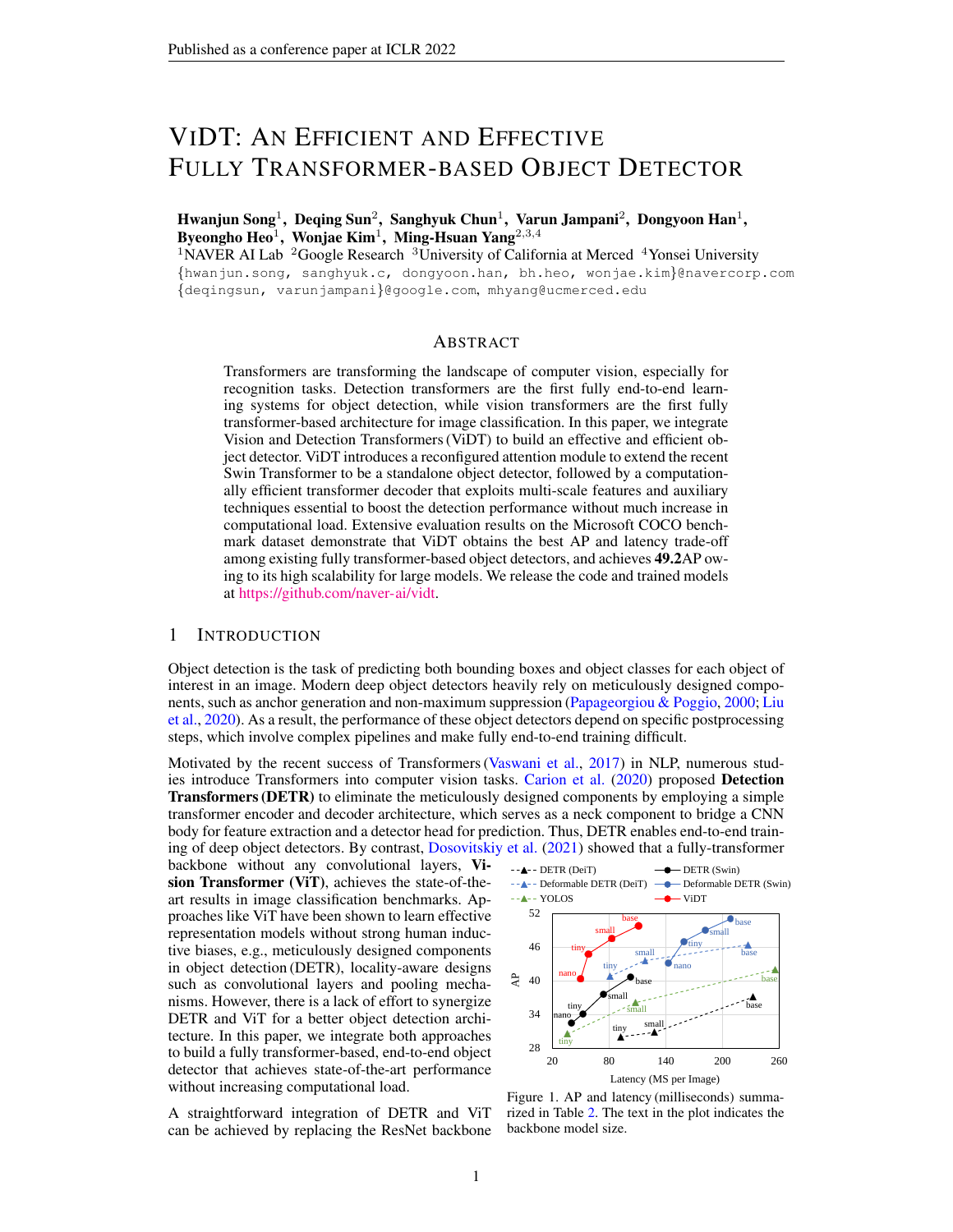### <span id="page-12-4"></span>A.2 ALGORITHMIC DESIGN FOR [DET] TOKENS

### A.2.1 BINDING [DET] [DET] AND [DET] [PATCH] ATTENTION

Binding the two attention modules is very simple in implementation. [DET] [DET] and [DET] [PATCH] attention is generating a new [DET] token, which aggregates relevant contents in [DET] and [PATCH] tokens, respectively. Since the two attention share exactly the same [DET] query embedding obtained after the projection as shown in Figure [3,](#page-3-0) they can be processed at once by performing the scaled-dot product between  $[DEF]_Q$  and  $[DET]_K$ ;  $[PATH]_K$  embeddings, where  $Q$ , K are the key and query, and [ ] is the concatenation. Then, the obtained attention map is applied to the  $[DET]_V$ ; [PATCH]<sub>V</sub> embeddings, where V is the value and d is the embedding dimension,

$$
[DET]_{new} = \text{Softmax} \frac{[DET]_Q [DET]_K / [PATCH]_K}{\overline{d}}) [DET]_V / [PATCH]_V
$$
 (3)

This approach is commonly used in the recent Transformer-based architectures, such as YOLOS.

### A.2.2 EMBEDDING DIMENSION OF [DET] TOKENS

[DET] [DET] attention is performed across all the stages, and the embedding dimension of [DET] tokens increases gradually like [PATCH] tokens. For the [PATCH] token, its embedding dimension is increased by concatenating nearby [PATCH] tokens in a grid. However, this mechanism is not applicable for [DET] tokens since we maintain the same number of [DET] tokens for detecting a fixed number of objects in a scene. Hence, we simply repeat a [DET] token multiple times along the embedding dimension to increase its size. This allows [DET] tokens to reuse all the projection and normalization layers in Swin Transformer without any modification.

# <span id="page-12-3"></span>B EXPERIMENTAL DETAILS

### <span id="page-12-2"></span>B.1 SWIN-NANO ARCHITECTURE

Due to the absence of Swin models comparable to Deit-tiny, we configure Swin-nano, which is a 0.25 model of Swin-tiny such that it has 6M training parameters comparable to Deit-tiny. Table [11](#page-12-5) summarizes the configuration of Swin Transformer models available, including the newly introduced Swinnano; S1–S4 indicates the four stages in Swin Transformer. The performance of all the pre-trained Swin

<span id="page-12-5"></span>

| Model      | Channel | Layer Numbers |                |                |    |  |  |
|------------|---------|---------------|----------------|----------------|----|--|--|
| Name       | Dim.    | S1            | S <sub>2</sub> | S <sub>3</sub> | S4 |  |  |
| Swin-nano  | 48      |               |                | h              |    |  |  |
| Swin-tiny  | 96      |               |                | 6              |    |  |  |
| Swin-small | 128     |               | 2              | 18             |    |  |  |
| Swin-base  | 192     |               |                | 18             |    |  |  |

Table 11. Swin Transformer Architecture.

Transformer models are summarized in Table [1](#page-5-1) in the manuscript.

#### <span id="page-12-0"></span>B.2 DETECTION PIPELINES OF ALL COMPARED DETECTORS

All the compared fully transformer-based detectors are composed of either (1) *body–neck–head* or (2) *body–head* structure, as summarized in Table [12.](#page-13-2) The main difference of ViDT is the use of reconfigured attention modules (RAM) for Swin Transformer, allowing the extraction of fine-grained detection features directly from the input image. Thus, Swin Transformer is extended to a standalone object detector called ViDT (w.o. Neck). Further, its extension to ViDT allows to use multi-scale features and multiple essential techniques for better detection, such as auxiliary decoding loss and iterative box refinement, by only maintaining a transformer decoder at the neck. Except for the two neck-free detector, YOLOS and ViDT (w.o. Neck), all the pipelines maintain multiple FFNs; that is, a single FFNs for each decoding layer at the neck for box regression and classification.

We believe that our proposed RAM can be combined with even other latest efficient vision transformer architectures, such as PiT [\(Heo et al.,](#page-9-4) [2021\)](#page-9-4), PVT [\(Wang et al.,](#page-10-9) [2021\)](#page-10-9) and Cross-ViT [\(Chen](#page-9-10) [et al.,](#page-9-10) [2021\)](#page-9-10). We leave this as future work.

### <span id="page-12-1"></span>B.3 HYPERPARAMETERS OF NECK TRANSFORMERS

The transformer decoder at the neck in ViDT introduces multiple hyperparameters. We follow exactly the same setting used in Deformable DETR. Specifically, we use six layers of deformable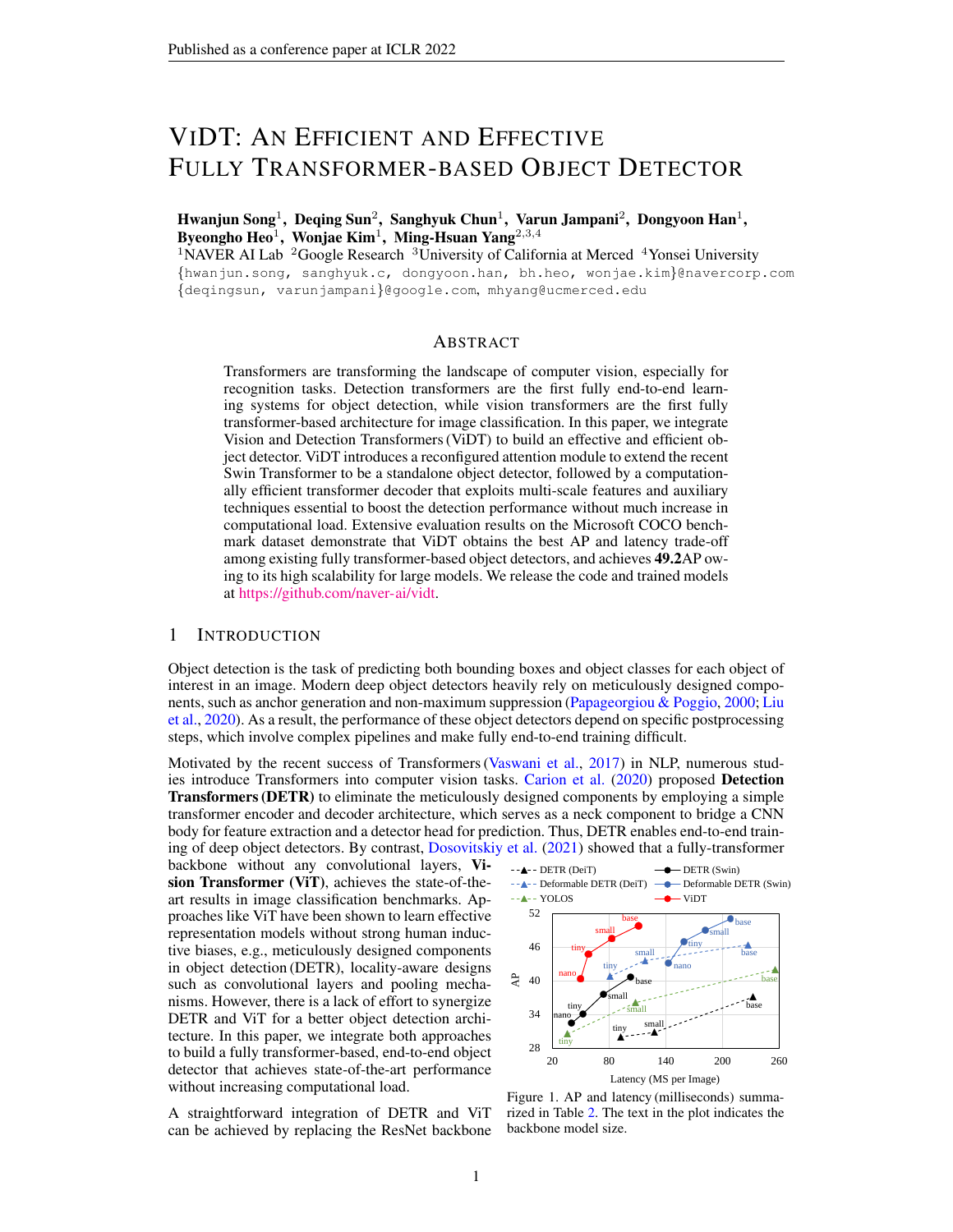<span id="page-13-2"></span><span id="page-13-1"></span>

| Pipeline                                                                       | Body                                                                         | <b>Neck</b> | Head                              |                                                                  |
|--------------------------------------------------------------------------------|------------------------------------------------------------------------------|-------------|-----------------------------------|------------------------------------------------------------------|
| Method Name                                                                    | <b>Feature Extractor</b>                                                     |             | Tran. Encoder Tran. Decoder       | Prediction                                                       |
| DETR (DeiT)<br>DETR (Swin)<br>Deformable DETR (DeiT)<br>Deformable DETR (Swin) | DeiT Transformer<br>Swin Transformer<br>DeiT Transformer<br>Swin Transformer |             | $\bigcirc$<br>$\bigcirc^{\jmath}$ | Multiple FFNs<br>Multiple FFNs<br>Multiple FFNs<br>Multiple FFNs |
| YOLOS                                                                          | DeiT Transformer                                                             | ×           | ×                                 | Single FFNs                                                      |
| $ViDT$ (w.o. Neck)<br>ViDT                                                     | Swin Transformer + RAM<br>Swin Transformer + RAM                             | ×           | ×<br>( ) <sup>)</sup>             | Single FFNs<br>Multiple FFNs                                     |

Table 12. Comparison of detection pipelines for all available fully transformer-based object detectors, where † indicates that multi-scale deformable attention is used for neck transformers.

transformers with width 256; thus, the channel dimension of the [PATCH] and [DET] tokens extracted from Swin Transformer are reduced to 256 to be utilized as compact inputs to the decoder transformer. For each transformer layer, multi-head attention with eight heads is applied, followed by the point-wise FFNs of 1024 hidden units. Furthermore, an additive dropout of 0.1 is applied before the layer normalization. All the weights in the decoder are initialized with Xavier initialization. For (Deformable) DETR, the tranformer decoder receives a fixed number of learnable detection tokens. We set the number of detection tokens to 100, which is the same number used for YOLOS and ViDT.

### <span id="page-13-0"></span>B.4 IMPLEMENTATION

#### B.4.1 DETECTION HEAD FOR PREDICTION

The last [DET] tokens produced by the body or neck are fed to a 3-layer FFNs for bounding box regression and linear projection for classification,

$$
\hat{B} = \text{FFN}_{3\text{-layer}} \text{ [DET]} \quad \text{and} \quad \hat{P} = \text{Linear [DET]} \tag{4}
$$

For box regression, the FFNs produce the bounding box coordinates for *d* objects,  $\hat{B} \, \mathcal{Q} \, [0,1]^{d-4}$ , that encodes the normalized box center coordinates along with its width and height. For classification, the linear projection uses a softmax function to produce the classification probabilities for all possible classes including the background class,  $\hat{P} \supseteq [0, 1]^{d}$  (c+1), where c is the number of object classes. When deformable attention is used on the neck in Table [12,](#page-13-2) only  $c$  classes are considered without the background class for classification. This is the original setting used in DETR, YOLOS [\(Carion](#page-9-0) [et al.,](#page-9-0) [2020;](#page-9-0) [Fang et al.,](#page-9-2) [2021\)](#page-9-2) and Deformable DETR [\(Zhu et al.,](#page-10-6) [2021\)](#page-10-6).

### B.4.2 LOSS FUNCTION FOR TRAINING

All the methods adopts the loss function of (Deformable) DETR. Since the detection head return a fixed-size set of  $d$  bounding boxes, where  $d$  is usually larger than the number of actual objects in an image, Hungarian matching is used to find a bipartite matching between the predicted box  $\hat{\beta}$  and the ground-truth box B. In total, there are three types of training loss: a classification loss  $\partial_t^5$  $\partial_t^5$ , a box distance  $i_1$ , and a GIoU loss  $i_{iou}$  [\(Rezatofighi et al.,](#page-10-10) [2019\)](#page-10-10),

$$
c_{cl}(\hat{\mathbf{l}}) = \log \hat{P}_{\sigma(i),ci}, \quad c_{1}(\hat{\mathbf{l}}) = j\beta_{i} \quad \hat{B}_{\sigma(i)}j\text{ and}
$$

$$
c_{ion}(\hat{\mathbf{l}}) = 1 \quad \frac{jB_{i} \setminus \hat{B}_{\sigma(i)}j}{jB_{i} \left[ \hat{B}_{\sigma(i)}j \right]} \quad \frac{jB(B_{i} \cdot \hat{B}_{\sigma(i)}) \cap B_{i} \left[ \hat{B}_{\sigma(i)}j \right]}{jB(B_{i} \cdot \hat{B}_{\sigma(i)})j} \quad (5)
$$

where  $c_i$  and (i) are the target class label and bipartite assignment of the *i*-th ground-truth box, and B returns the largest box containing two given boxes. Thus, the final loss of object detection is a linear combination of the three types of training loss,

$$
\ell = \lambda_{cl} \ell_{cl} + \lambda_{\ell_1} \ell_{l_1} + \lambda_{iou} \ell_{iou}.
$$
 (6)

<span id="page-13-3"></span> ${}^5$ Cross-entropy loss is used with standard transformer architectures, while focal loss [\(Lin et al.,](#page-9-11) [2017\)](#page-9-11) is used with deformable transformer architecture.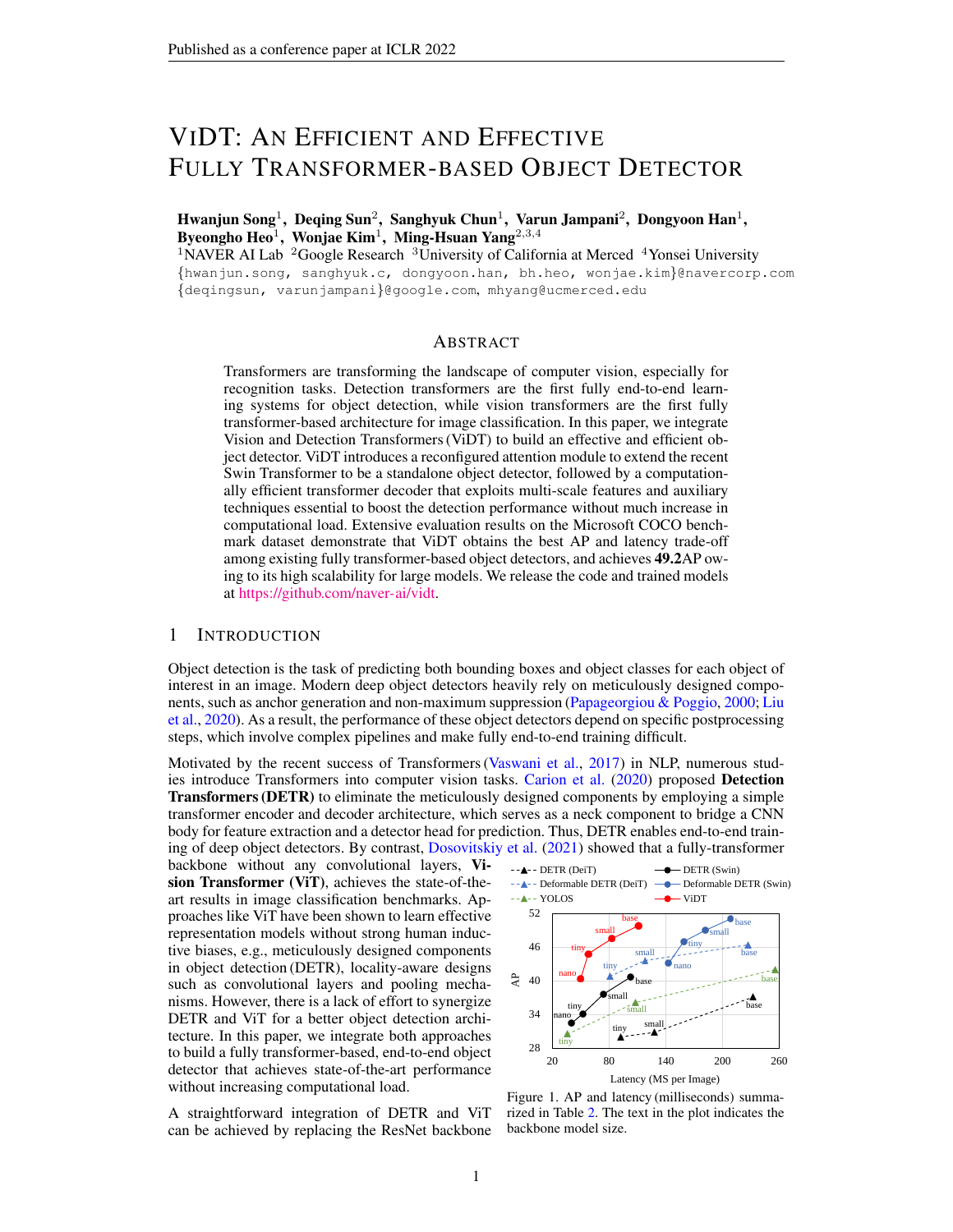<span id="page-14-4"></span><span id="page-14-3"></span>

| Method       | Backbone    | Epochs | AP   | $AP_{50}$ | AP <sub>75</sub> | AP <sub>S</sub> | $AP_M$ | AP <sub>I</sub> | Param. | <b>FPS</b> |
|--------------|-------------|--------|------|-----------|------------------|-----------------|--------|-----------------|--------|------------|
| <b>DETR</b>  | $ResNet-50$ | 500    | 42.0 | 62.4      | 44.2             | 20.5            | 45.8   | 61.1            | 41M    | 22.8(38.6) |
| DETR-DC5     | $ResNet-50$ | 500    | 43.3 | 63.1      | 45.9             | 22.5            | 47.3   | 61.1            | 41M    | 12.8(14.2) |
| DETR-DC5     | ResNet-50   | 50     | 35.3 | 55.7      | 36.8             | 15.2            | 37.5   | 53.6            | 41M    | 12.8(14.2) |
| Deform. DETR | ResNet-50   | 50     | 45.4 | 64.7      | 49.0             | 26.8            | 48.3   | 61.7            | 40M    | 13.7(19.4) |
| <b>ViDT</b>  | Swin-tiny   | 50     | 44.8 | 64.5      | 48.7             | 25.9            | 47.6   | 62.1            | 38M    | 17.2(26.5) |
| <b>ViDT</b>  | Swin-tiny   | 150    | 47.2 | 66.7      | 51.4             | 28.4            | 50.2   | 64.7            | 38M    | 17.2(26.5) |

Table 13. Evaluations of ViDT with other detectors using CNN backbones on COCO2017 val set. FPS is measured with batch size 1 of 800  $\times$  1333 resolution on a single Tesla V100 GPU, where the value inside the parentheses is measured with batch size 4 of the same resolution to maximize GPU utilization.

<span id="page-14-5"></span>

| Method          | <b>Backbone</b> | AP   | $AP_{50}$ | $AP_{75}$ | AP <sub>S</sub> | $AP_{M}$ | AP <sub>L</sub> | Param. | <b>FPS</b> |
|-----------------|-----------------|------|-----------|-----------|-----------------|----------|-----------------|--------|------------|
| Deformable DETR | Swin-nano       | 43.1 | 61.4      | 46.3      | 25.9            | 45.2     | 59.4            | 17M    | 7.0        |
| - neck encoder  |                 | 34.0 | 52.8      | 35.6      | 18.0            | 36.3     | 48.4            | 14M    | 22.4       |
| <b>YOLOS</b>    | DeiT-tiny       | 30.4 | 48.6      | 31.1      | 12.4            | 31.8     | 48.2            | 6M     | 28.1       |
| + neck decoder  |                 | 38.1 | 57.1      | 40.2      | 20.1            | 40.2     | 56.0            | 14M    | 17.1       |
| ViDT            | Swin-nano       | 40.4 | 59.6      | 43.3      | 23.2            | 42.5     | 55.8            | 16M    | 20.0       |
| + neck encoder  |                 | 46.1 | 64.1      | 49.7      | 28.5            | 48.7     | 61.7            | 19M    | 6.3        |

Table 14. Variations of Deformable DETR, YOLOS, and ViDT with respect to their neck structure. They are trained for 50 epochs with the same configuration used in our main experimental results.

The coefficient for each training loss is set to be  $c_l = 1$ ,  $\ell_1 = 5$ , and  $i_{ou} = 2$ . If we leverage auxiliary decoding loss, the final loss is computed for every detection head separately and merged with equal importance. Additionally, ViDT adds the distillation loss in Eq. [\(2\)](#page-4-0) to the final loss if the distillation approach in Section [3.3](#page-4-1) is enabled for training.

# <span id="page-14-0"></span>B.5 TRAINING CONFIGURATION

We train ViDT for 50 epochs using AdamW [\(Loshchilov & Hutter,](#page-10-8) [2019\)](#page-10-8) with the same initial learning rate of 10 $^{-4}$  for its body, neck and head. The learning rate is decayed by cosine annealing with batch size of 16, weight decay of 1  $10^{-4}$ , and gradient clipping of 0.1. In contrast, ViDT (w.o. Neck) is trained for 150 epochs using AdamW with the initial learning rate of  $5-10^{-5}$  by cosine annealing. The remaining configuration is the same as for ViDT.

Regarding DETR (ViT), we follow the setting of Deformable DETR. Thus, all the variants of this pipeline are trained for 50 epochs with the initial learning rate of  $10^{-5}$  for its pre-trained body (ViT backbone) and 10  $<sup>4</sup>$  for its neck and head. Their learning rates are decayed at the 40-th epoch by a</sup> factor of 0.1. Meanwhile, the results of YOLOS are borrowed from the original paper [\(Fang et al.,](#page-9-2) [2021\)](#page-9-2) except YOLOS (DeiT-tiny); since the result of YOLOS (DeiT-tiny) for 800 1333 is not reported in the paper, we train it by following the training configuration suggested by authors.

# C SUPPLEMENTARY EVALUATION

# <span id="page-14-1"></span>C.1 COMPARISON WITH OBJECT DETECTOR USING CNN BACKBONE

We compare ViDT with (Deformable) DETR using the ResNet-50 backbone, as summarized in Table [13,](#page-14-4) where all the results except ViDT are borrowed from [\(Carion et al.,](#page-9-0) [2020;](#page-9-0) [Zhu et al.,](#page-10-6) [2021\)](#page-10-6), and DETR-DC5 is a modification of DETR to use a dilated convolution at the last stage in ResNet. For a fair comparison, we compare ViDT (Swin-tiny) with similar parameter numbers. In general, ViDT shows a better trade-off between AP and FPS even compared with (Deformable) DETR with the ResNet-50. Specifically, ViDT achieves FPS much higher than DETR-DC5 and Deformable DETR with competitive AP. Particularly when training ViDT for 150 epochs, ViDT outperforms other compared methods using the ResNet-50 backbone in terms of both AP and FPS.

### <span id="page-14-2"></span>C.2 VARIATIONS OF EXISTING PIPELINES

We study more variations of existing detection methods by modifying their original pipelines in Table [12.](#page-13-2) Thus, we remove the neck encoder of Deformable DETR to increase its efficiency, while adding a neck decoder to YOLOS to leverage multi-scale features along with auxiliary decoding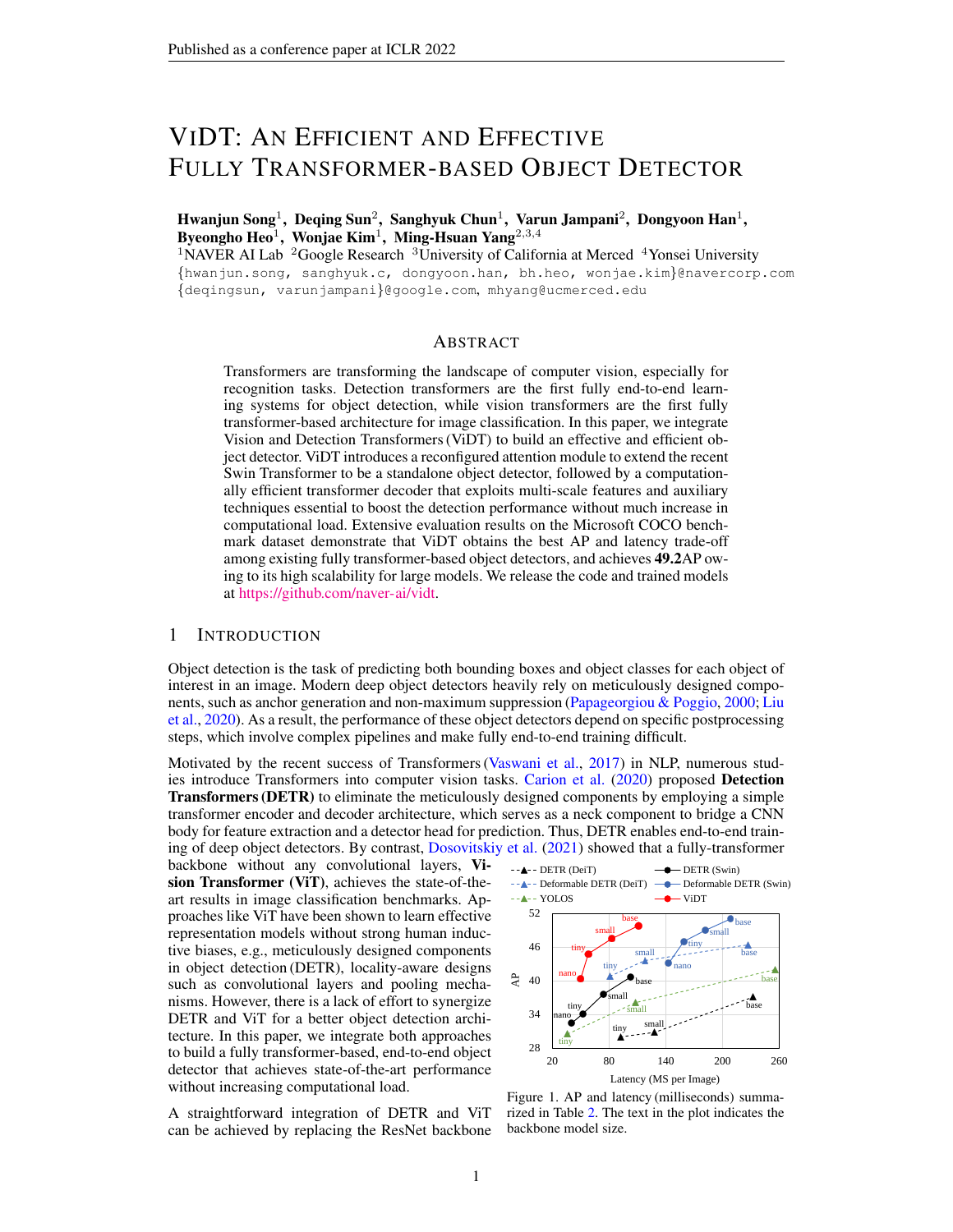<span id="page-15-0"></span>



Figure 4. Visualization of the attention map for cross-attention with ViDT (Swin-nano).

loss and iterative box refinement. Note that these modified versions follow exactly the same detection pipeline with ViDT, maintaining a *encoder-free* neck between their body and head. Table [14](#page-14-5) summarizes the performance of all the variations in terms of AP, FPS, and the number of parameters.

**Deformable DETR** shows significant improvement in FPS ( $+14.4$ ) but its AP drops sharply ( $9.1$ ) when its neck encoder is removed. Thus, it is difficult to obtain fine-grained object detection representation directly from the raw ViT backbone without using an additional neck encoder. However, ViDT compensates for the effect of the neck encoder by adding [DET] tokens into the body (backbone), thus successfully removing the computational bottleneck without compromising AP; it maintains 6.4 higher AP compared with the neck encoder-free Deformable DETR (the second row) while achieving similar FPS. This can be attributed to that RAM has a great contribution to the performance w.r.t AP and FPS, especially for the trade-off between them.

YOLOS shows a significant gain in  $AP(+7.7)$  while losing FPS (11.0) when the neck decoder is added. Unlike Deformable DETR, its AP significantly increases even without the neck encoder due to the use of a standalone object detector as its backbone (i.e., the modified DeiT in Figure [2\(](#page-1-0)b)). However, its AP is lower than ViDT by 2.3AP. Even worse, it is not scalable for large models because of its quadratic computational cost for attention. Therefore, in the aspects of accuracy and speed, ViDT maintains its dominance compared with the two carefully tuned baselines.

For a complete analysis, we additionally add a neck encoder to ViDT. The inference speed of ViDT degrades drastically by 13:7 because of the self-attention for multi-scale features at the neck encoder. However, it is interesting to see the improvement of AP by 5:7 while adding only 3M parameters; it is 3:0 higher even than Deformable DETR. This indicates that lowering the computational complexity of the encoder and thus increasing its utilization could be another possible direction for a fully transformer-based object detector.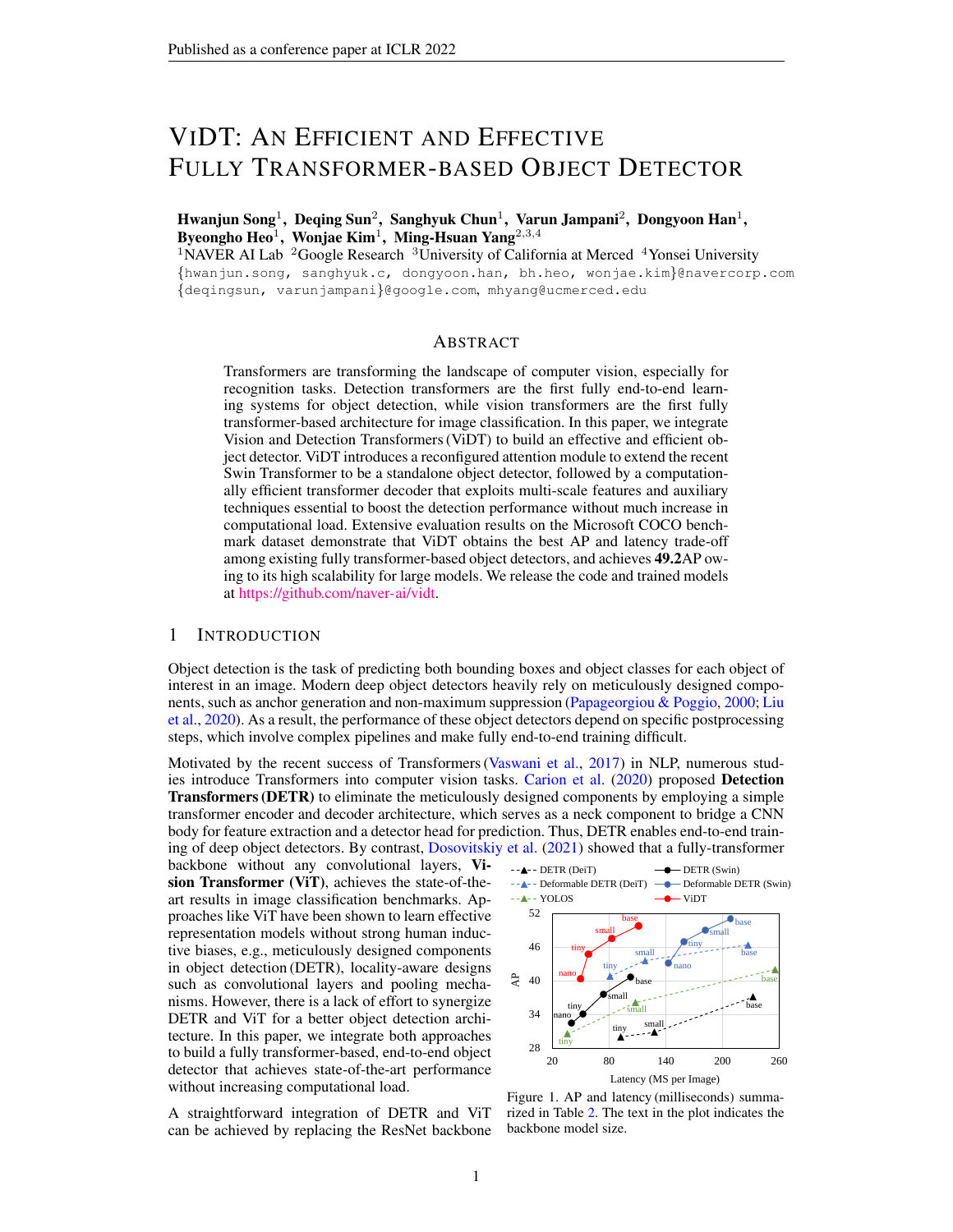### <span id="page-16-2"></span><span id="page-16-0"></span>C.3 [DET] [PATCH] ATTENTION IN RAM

In Section [4.2.2,](#page-7-1) it turns out that the cross-attention in RAM is only necessary at the last stage of Swin Transformer; all the different selective strategies show similar AP as long as cross-attention is activated at the last stage. Hence, we analyze the attention map obtained by the cross-attention in RAM. Figure [4](#page-15-0) shows attention maps for the stages of Swin Transformer where cross-attention is utilized; it contrasts (a) ViDT with cross-attention at all stages and (b) ViDT with cross-attention at the last stage. Regardless of the use of cross-attention at the lower stage, it is noteworthy that the finally obtained attention map at the last stage is almost the same. In particular, the attention map at Stage 1–3 does not properly focus the features on the target object, which is framed by the bounding box. In addition, the attention weights (color intensity) at Stage 1–3 are much lower than those at Stage 4. Since features are extracted from a low level to a high level in a bottom-up manner as they go through the stages, it seems difficult to directly get information about the target object with such low-level features at the lower level of stages. Therefore, this analysis provides strong empirical evidence for the use of selective [DET] [PATH] cross-attention.

### <span id="page-16-1"></span>C.4 [DET] [DET] ATTENTION IN RAM

Another possible consideration for ViDT is the use of [DET] [DET] self-attention in RAM. We conduct an ablation study by removing the [DET] [DET] attention one by one from the bottom stage, and summarize the results in Table [15.](#page-16-3) When all the [DET] [DET] self-attention are removed, (5) the AP drops by 0.7, which is a meaningful performance degradation. On the other hand, as long as the selfattention is activated at the last two stages,  $(1) - (3)$ all the strategies exhibit similar AP. Therefore, only

<span id="page-16-3"></span>

|     |   |   | Stage Id | Swin-nano |      |            |
|-----|---|---|----------|-----------|------|------------|
| #   |   | 2 |          |           | AP   | <b>FPS</b> |
| (1) | X | X |          | X         | 40.4 | 20.0       |
| (2) |   | X |          | X         | 40.3 | 20.1       |
| (3) |   |   |          | Χ         | 40.4 | 20.2       |
| (4) |   |   |          | ×         | 40.1 | 20.3       |
| (5) |   |   |          |           | 39.7 | 20.4       |

Table 15. AP and FPS comparison with different [DET]  $\times$  [DET] self-attention strategies with ViDT.

keeping [DET] [DET] self-attention at the last two stages can further increase FPS  $(+0.2)$  without degradation in AP. This observation could be used as another design choice for the AP and FPS trade-off. Therefore, we believe that [DET] [DET] self-attention is meaningful to use in RAM.

### D PRELIMINARIES: TRANSFORMERS

A transformer is a deep model that entirely relies on the self-attention mechanism for machine translation [\(Vaswani et al.,](#page-10-2) [2017\)](#page-10-2). In this section, we briefly revisit the standard form of the transformer.

**Single-head Attention.** The basic building block of the transformer is a self-attention module, which generates a weighted sum of the values (contents), where the weight assigned to each value is the attention score computed by the scaled dot-product between its query and key. Let  $W_Q$ ,  $W_K$ , and  $W_V$  be the learned projection matrices of the attention module, and then the output is generated by

$$
\text{Attention}(Z) = \text{softmax} \frac{(ZW_Q)(ZW_K)^{2}}{\sigma} (ZW_V) 2 \mathbb{R}^{hw} \, d
$$
\n
$$
\text{where} \, W_Q; W_K; W_V 2 \mathbb{R}^{d} \, d
$$
\n
$$
(7)
$$

**Multi-head Attention.** It is beneficial to maintain multiple heads such that they repeat the linear projection process k times with different learned projection matrices. Let  $W_{Q_i}$ ,  $W_{K_i}$ , and  $W_{V_i}$ be the learned projection matrices of the *i*-th attention head. Then, the output is generated by the concatenation of the results from all heads,

Multi-Head(*Z*) = [Attention<sub>1</sub>(*Z*);Attention<sub>2</sub>(*Z*);::;Attention<sub>k</sub>(*Z*)] 
$$
\supseteq \mathbb{R}^{hw} \stackrel{d}{\rightarrow}
$$
  
where  $\mathcal{B}_i W_{Q_i} : W_{K_i} : W_{V_i} \supseteq \mathbb{R}^{d} \quad (d/k)$ . (8)

Typically, the dimension of each head is divided by the total number of heads.

Feed-Forward Networks (FFNs). The output of the multi-head attention is fed to the point-wise FFNs, which performs the linear transformation for each position separately and identically to allow the model focusing on the contents of different representation subspaces. Here, the residual connec